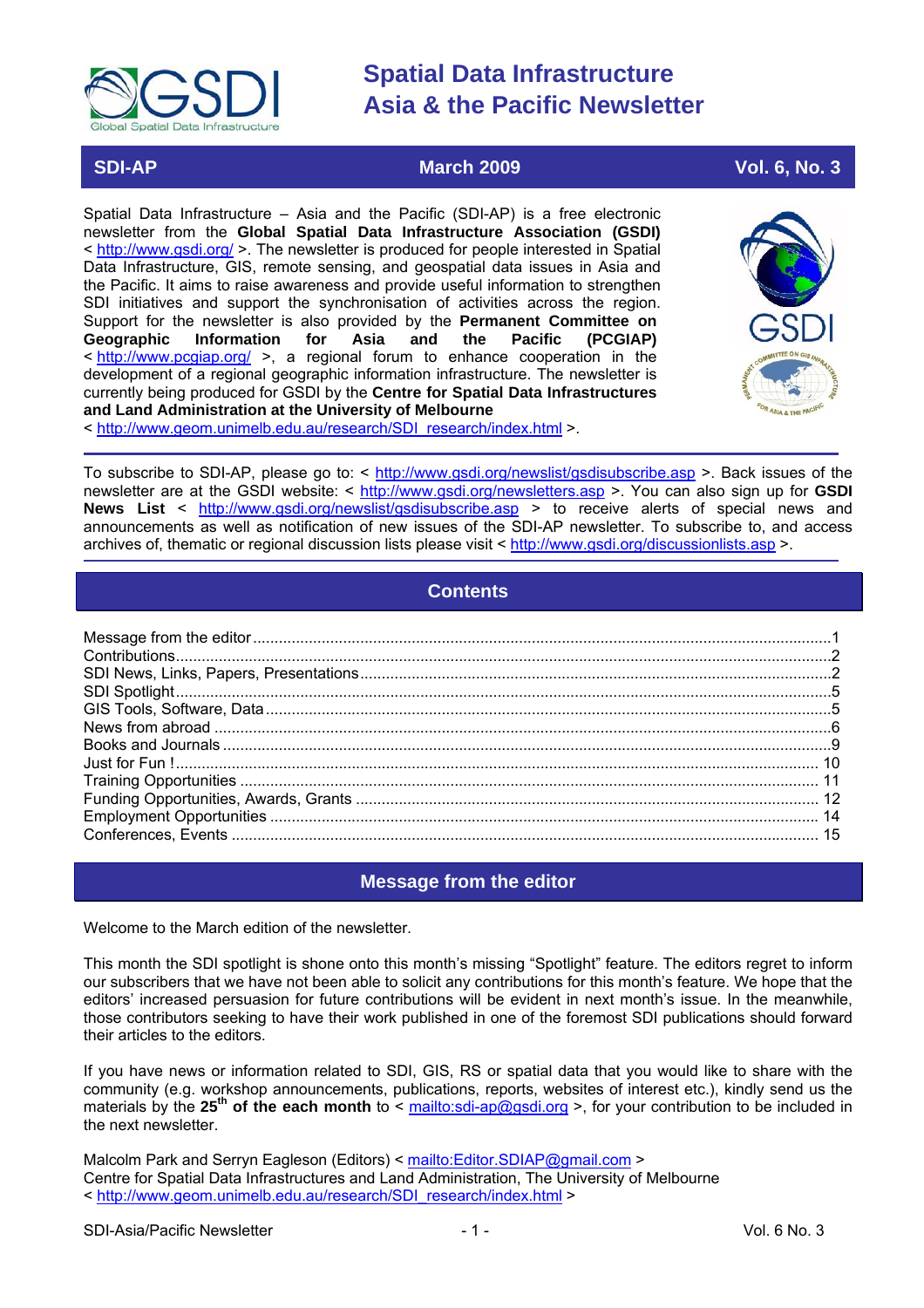<span id="page-1-0"></span>

[Back to contents](#page-0-0)

# **Contributions**

Thank you to the following people and organisations for their contributions to this issue: Paul Box, Kate Lance, and Baek Wonkug for news feeds, Jeremy Huang and Jeremy Shen from the Ministry of the Interior, Taiwan for the Chinese translation, and Shivani Lal, *GIS Development* and *Asia Surveying Mapping Magazine* for directly feeding into the newsletter.

# **SDI News, Links, Papers, Presentations**

# **New White Paper: HL7 and Spatial Interoperability Standards for Public Health and Health Care Delivery**

Hospitals, health systems, providers, and public health agencies increasingly use GIS as a tool for understanding population health and program planning and generating performance measurements for use as key components of management information systems. This paper describes the New HL7 Common Message Element Type (CMET). A spatial coordinate, now available to the health community worldwide, and how the use of this improved geographic standard inside HL7 will help to improve the spatial interoperability of health data across all public health authorities as well as between health care providers such as hospitals, clinics, physicians and emergency responders.

Source: ESRI News Feed < <http://www.google.com.au/reader/view/feed/http://www.esri.com/news/rss/rss.xml>> < [www.esri.com/library/whitepapers/pdfs/hl7-spatial-interoperability.pdf](http://www.esri.com/library/whitepapers/pdfs/hl7-spatial-interoperability.pdf) > **)** 

### **Land Cover Database Planning Workshop, New Zealand 19-26 February, 2009 - Christchurch - Dunedin - Palmerston North – Hamilton**

**\*\* Although we publish this item too late for readers of the March newsletter to avail themselves of these workshops we intend to bring the results of the workshops in a later issue of the newsletter.** The LCDB is a nationally significant database which is widely used throughout the country. It is a digital map created by grouping similar types of land cover which can identified from satellite images. There are currently two versions in circulation depicting New Zealand's land cover in 1996-97 and 2001-02. A third version is proposed which will use the mapping output from the Ministry for the Environment's Land Use and Carbon Analysis System (LUCAS) programme as a base. This mapping is based on satellite data over the summer of 2007-08. **PDF Flyer available from** <<http://www.geospatial.govt.nz/assets/LCDB3-Workshop-Flyer.pdf>> The NZ Geospatial Offices seeks input to scope the new version of the LCDB and make it relevant for today's needs. The workshop will be of interest to policy makers, land managers, researchers and analysts - anyone with an interest or a stake in land cover information. Contact: Maria Alano at<mailto:maria.alano@mfe.govt.nz> Website: <<http://www.geospatial.govt.nz/land-cover-database-planning-workshop-2/> > Source: Kate Lance

### **China to grant remote sensing satellite to Indonesia**

The Chinese government will grant Indonesia a remote sensing satellite to help monitor and provide early detections on events taking place in the sea, an official said.

"China will grant Indonesia a satellite for monitoring happenings and developments in the sea. With the satellite, Indonesia`s sensing capability at sea would be increased," Head of the Indonesian National Sea Security Coordination Agency (Bakormala) Tri Yuswoyo said.

SOURCE: Antara News (Indonesia)

< <http://www.antara.co.id/en/arc/2009/1/22/china-to-grant-remote-sensing-satellite-to-indonesia/>>

### **Afghanistan's geophysical & RS survey completed**

Building on the success of Rampant Lion l, scientists from the Naval Research Laboratory (NRL) and the U.S. Geological Survey (USGS) have completed Rampant Lion ll, a geophysical and remote sensing survey of Afghanistan. Rampant Lion ll took place from mid-April to mid-June 2008 with a significantly upgraded sensor suite.

SOURCE: EurekaAlert < [http://www.eurekalert.org/pub\\_releases/2009-02/nrl-nrl020309.php](http://www.eurekalert.org/pub_releases/2009-02/nrl-nrl020309.php) > and *GIS Development* < [http://www.gisdevelopment.net/news/viewn.asp?id=GIS:N\\_dvcqmosbxi&cat=Business\\_News&s](http://www.gisdevelopment.net/news/viewn.asp?id=GIS:N_dvcqmosbxi&cat=Business_News&sub&Ezine=feb0909§ion=News) [ub&Ezine=feb0909&section=News](http://www.gisdevelopment.net/news/viewn.asp?id=GIS:N_dvcqmosbxi&cat=Business_News&sub&Ezine=feb0909§ion=News) >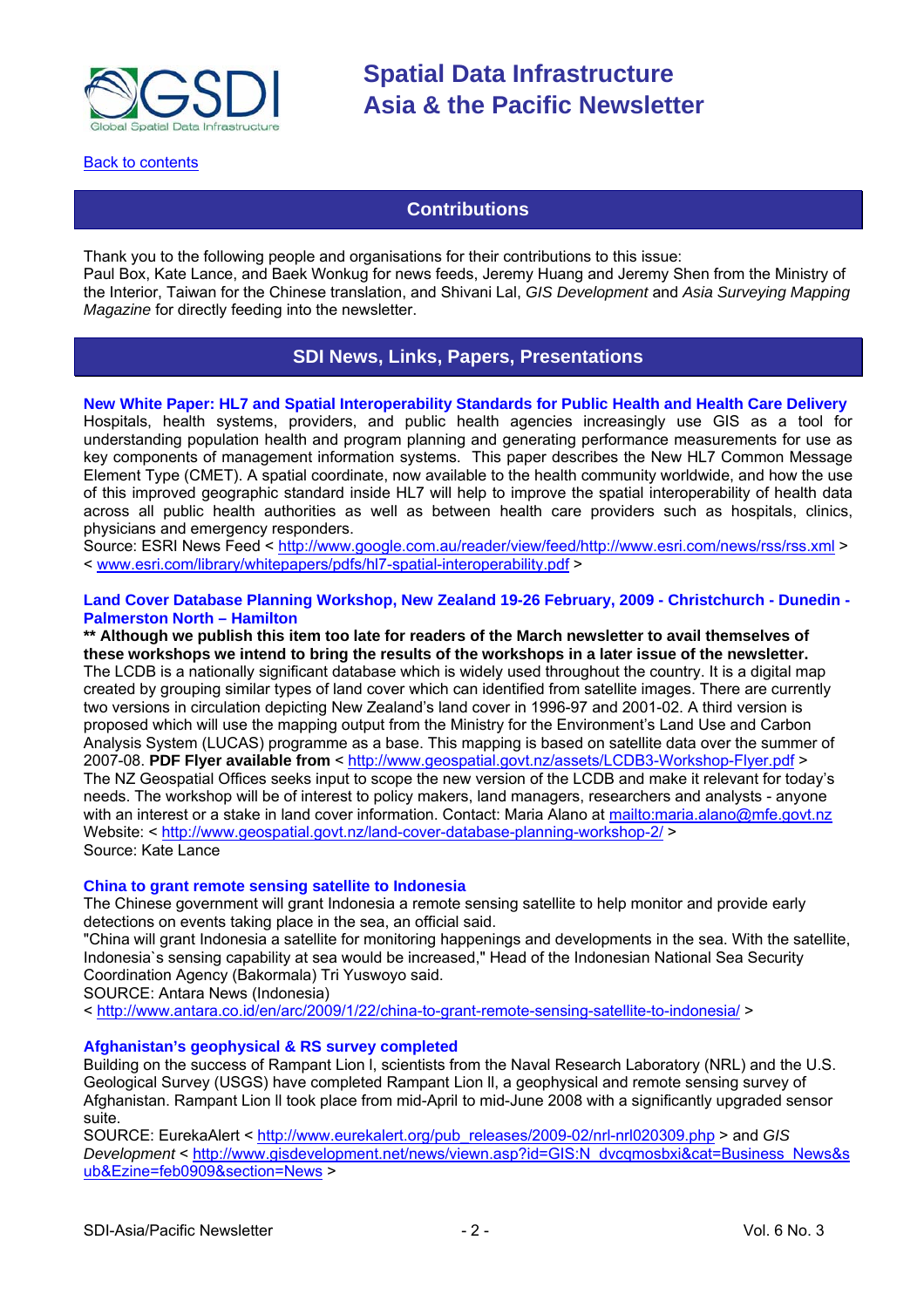

**Submission preparation session: continental shelf delineation for southwest Pacific Island States** < <http://www.continentalshelf.org/events/1231.aspx>>

**\*\* Although we publish this item too late for readers of the March newsletter to avail themselves of these workshops we intend to bring the results of the workshops in a later issue of the newsletter** The UNEP Shelf Programme, in conjunction with partners in the Pacific, Geosciences Australia and Pacific Islands Applied Geoscience Commission (SOPAC), will hold a work session at the University of Sydney from 9- 20 February 2009.

Technical teams from the nine developing states in the Pacific planning to lodge submissions for extended continental shelf, Papua New Guinea, Solomon Islands, Federated States of Micronesia, Tonga, Fiji, Cook Islands, Kiribati, Vanuatu and Palau will attend the session, which is the fifth in a series of training workshops and work sessions dedicated to the completion of the work related to the delineation of the outer limits of the continental shelf.

The session will focus on the drafting of final documents containing the legal and technical case to support the proposed outer limits of the continental shelf that have been determined at previous workshops. The goal of the workshop is for each of the states to complete a draft Executive Summary and draft Main Body document. The workshop is funded by a grant from AusAID.

Source: Kate Lance

The Singapore Land Authority <<http://www.sla.gov.sg/htm/hom/index.htm> > Chief Executive, Mr Lam Joon Khoi's **keynote speech at the ESRI User Conference 2009** (20-20 January, 2009) is available from < <http://www.sla.gov.sg/htm/new/new2009/new1002b.htm> >. Subject of the keynote: Singapore's NSDI initiative, the Singapore Geospatial Collaborative Environment (SG-SPACE). The accompanying Press Release summarizing the keynote is available from: <<http://www.sla.gov.sg/htm/new/new2009/new1002.htm>>

## **Local government (New Zealand) sees value of geospatial information**

The importance of geospatial information to local councils' planning and services infrastructure was a focus of a day of presentations organised in Wellington in June by the New Zealand Geospatial Office. A range of speakers presented on topics related to Global Navigation Satellite Systems (GNSS) and elevation data. Available for download are pdf versions of the Powerpoint presentations that were given. < <http://www.geospatial.govt.nz/local-government-sees-value-of-gi/> > Source: Kate Lance

# **Government of Mongolia adopts the Universal Address System**

Mongolia: Government of Mongolia has passed a resolution to adopt the revolutionary technology of NAC Geographic Products Inc. - the Universal Address System for all location related services and products in Mongolia on February 16.

Universal Addresses not only possess all the functionalities of traditional addresses, but more importantly are unified representations of all locations and areas in the world that can be used conveniently by both consumers and professionals.



A Universal Address is an eight or ten character Natural Area Code (NAC) which can represent both areas and locations anywhere in the world. A two character NAC can specify any area about 1000 km in length and width like a province, a four character NAC represents a 30 km long and wide area (like a city) approximately, a six character NAC is roughly equivalent to any square kilometer area on the earth, an eight character NAC can uniquely identify a 30 meter long and wide area (size of a house or building) in the world, and a ten character NAC can pinpoint any location in the world to the resolution of one meter. Therefore, Universal Addresses are compact and human-friendly codes that can be used as addresses, postcodes, geographic coordinates, area codes, property identifiers, etc

Source: < [http://pr-canada.net](http://pr-canada.net/) >

< [http://pr-canada.net/index.php?option=com\\_content&task=view&id=78095&Itemid=34](http://pr-canada.net/index.php?option=com_content&task=view&id=78095&Itemid=34) >

# Back to [contents](#page-0-0)

### **The ICA Working Group on Open Source Geospatial Technologies website is now active at** < <http://ica-opensource.scg.ulaval.ca/> >

To subscribe to the discussion list for ICA Working Group on Open Source Geospatial Technologies visit

< <http://lists.nottingham.ac.uk/mailman/listinfo/ica-opensource>>

### ●●●●●●●●

The Open Geospatial Consortium (OGC) is co-sponsor of the **First Open Source GIS UK Conference** < [http://www.opensourcegis.org.uk](http://www.opensourcegis.org.uk/) >

Professor William Cartwright (President of the International Cartographic Association) will deliver the inaugural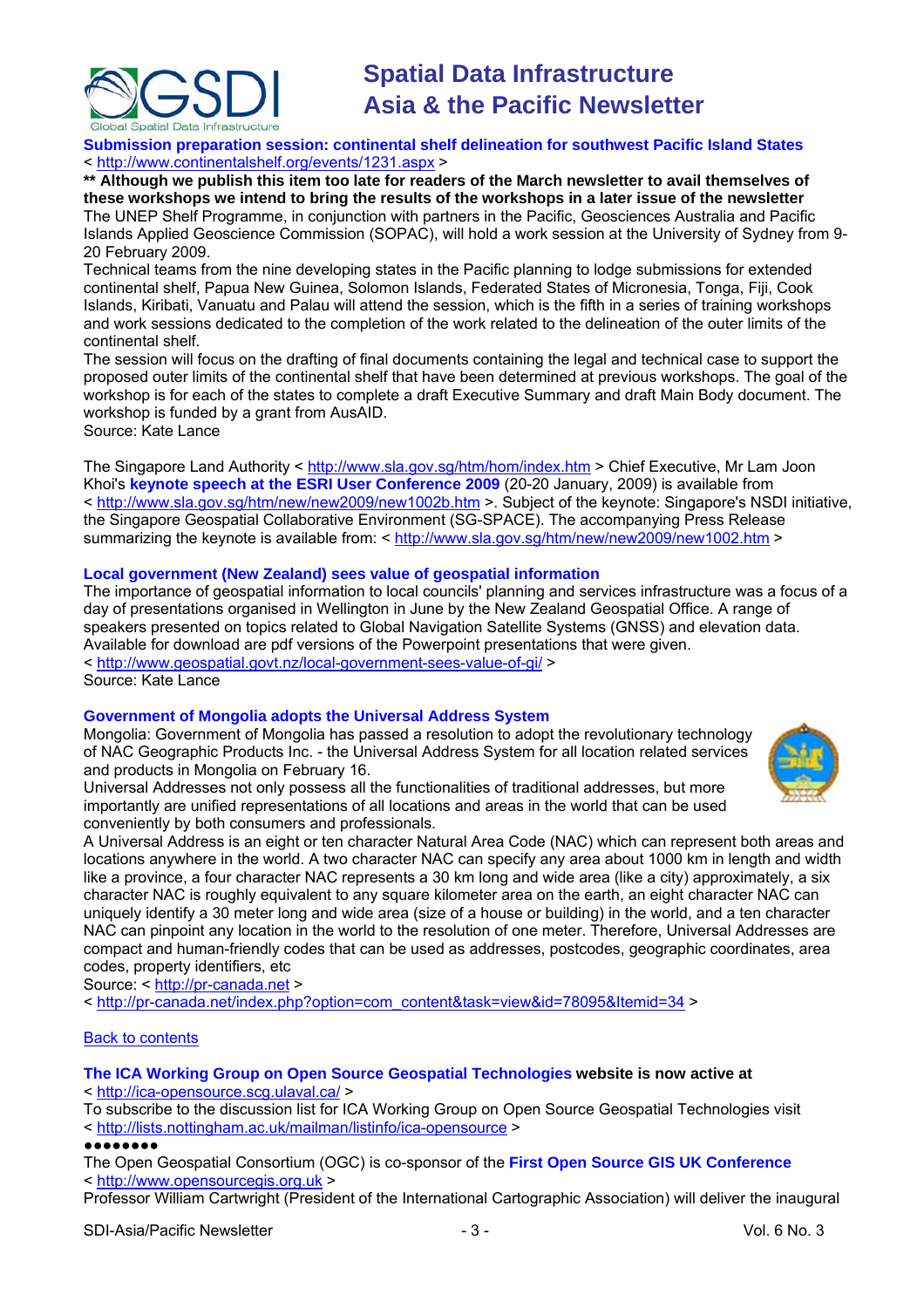

presentation on behalf of the ICA for the conference. The deadline for abstract submissions for the conference is 15 March 2009 and I look forward to receiving your abstracts.

Dr Suchith Anand < <mailto:Suchith.Anand@nottingham.ac.uk> >

URL: < [http://www.nottingham.ac.uk/cgs/cgs\\_suchith\\_anand.html](http://www.nottingham.ac.uk/cgs/cgs_suchith_anand.html) >

Centre for Geospatial Science, Sir Clive Granger Building, University of Nottingham, Tel: (0)115 846 8408

# **The following items are from the World Map Forum in Hyderabad:**

### **Machine Guidance is the Key**

The role of geospatial technology in the world's construction, agriculture and mining industries is critical to the pursuit of greater efficiency and lower costs, according to speakers at Map World Forum in Hyderabad. Source: Asian Surveying & Mapping < <http://www.asmmag.com/news/machine-guidance-is-the-key> >

## **Using the users themselves**

The only way user demand for data currency and accuracy can possibly be met is by using the users themselves to update their own maps. Source: Asian Surveying & Mapping < <http://www.asmmag.com/news/using-users> >

# **India's Changing Map Policy**

The global financial crisis has been a disaster for many sectors of the economy, but it will have little effect on the spatial industry, the Indian minister of science and technology has told a conference in Hyderabad. This is because the spatial industry in India is too important to infrastructure, national security and disaster management.

Source: *Asian Surveying & Mapping* < <http://www.asmmag.com/news/India-s-Changing-Map-Policy> >

## **New NZ Land Database**

Sharon Cottrell, the general manager of customer services at Land Information New Zealand, confirmed that data from a new database of topographic information will be available to third parties for the cost of dissemination, that is, essentially for free.

Source: *Asian Surveying & Mapping* < <http://www.asmmag.com/news/new-NZ-land-database> >

# **A View from Over There - India and NSDI**

The Editor-in-Chief and Vice Publisher, *Directions Magazine* comments on the World Map Forum < [http://www.directionsmag.com/article.php?article\\_id=3042](http://www.directionsmag.com/article.php?article_id=3042) >

Points for the address of Shri. Kapil Sibal, Honourable Minister for S&T and ES at the Map World Forum 2009 on February 10, 2009 < [http://mapworldforum.org/2009/kapilsibal\\_speech.htm](http://mapworldforum.org/2009/kapilsibal_speech.htm) >

### **Singapore Opens Earth Observatory**

The Earth Observatory of Singapore (EOS) which aspires to be a leading world institution for understanding and addressing several of civilisation's most serious environmental threats – including earthquakes, tsunamis, volcanic eruptions and climate change – aims to provide invaluable research and data, with a focus on Southeast Asia, that could potentially save hundreds of thousands of lives.

Source: V1 Media Magazine < [http://www.vector1media.com/top-stories/corporate-news/singapore-opens](http://www.vector1media.com/top-stories/corporate-news/singapore-opens-earth-observatory/)[earth-observatory/](http://www.vector1media.com/top-stories/corporate-news/singapore-opens-earth-observatory/) >

### **First satellite map for China's wetlands**

Scientists from Chinese Academy of Sciences (CAS) said they had made the first satellite map of China's wetland areas, in order to better monitor and manage the areas. The map, which took scientists two years to complete, comprises 600 scenes of satellite images with each scene covering an area of 34,225 square kilometers, said Gong Peng, chief scientist of the project, who is also a researcher of CAS's Institute of Remote Sensing Applications.

According to statistics from the institute, China has a natural wetland area of 308,000 square kilometers as of 2000, including natural lakes, marsh, shallow water along the coast, and inter-tidal shoals. Source : People's Daily On-line < [http://english.people.com.cn](http://english.people.com.cn/90001/90776/90881/6596132.html) > and *GIS News* < http://www.gisdevelopment.net/news/viewn.asp?id=GIS:N\_utmdglixfq&Ezine=feb2309&section=News >

[Back to contents](#page-0-0)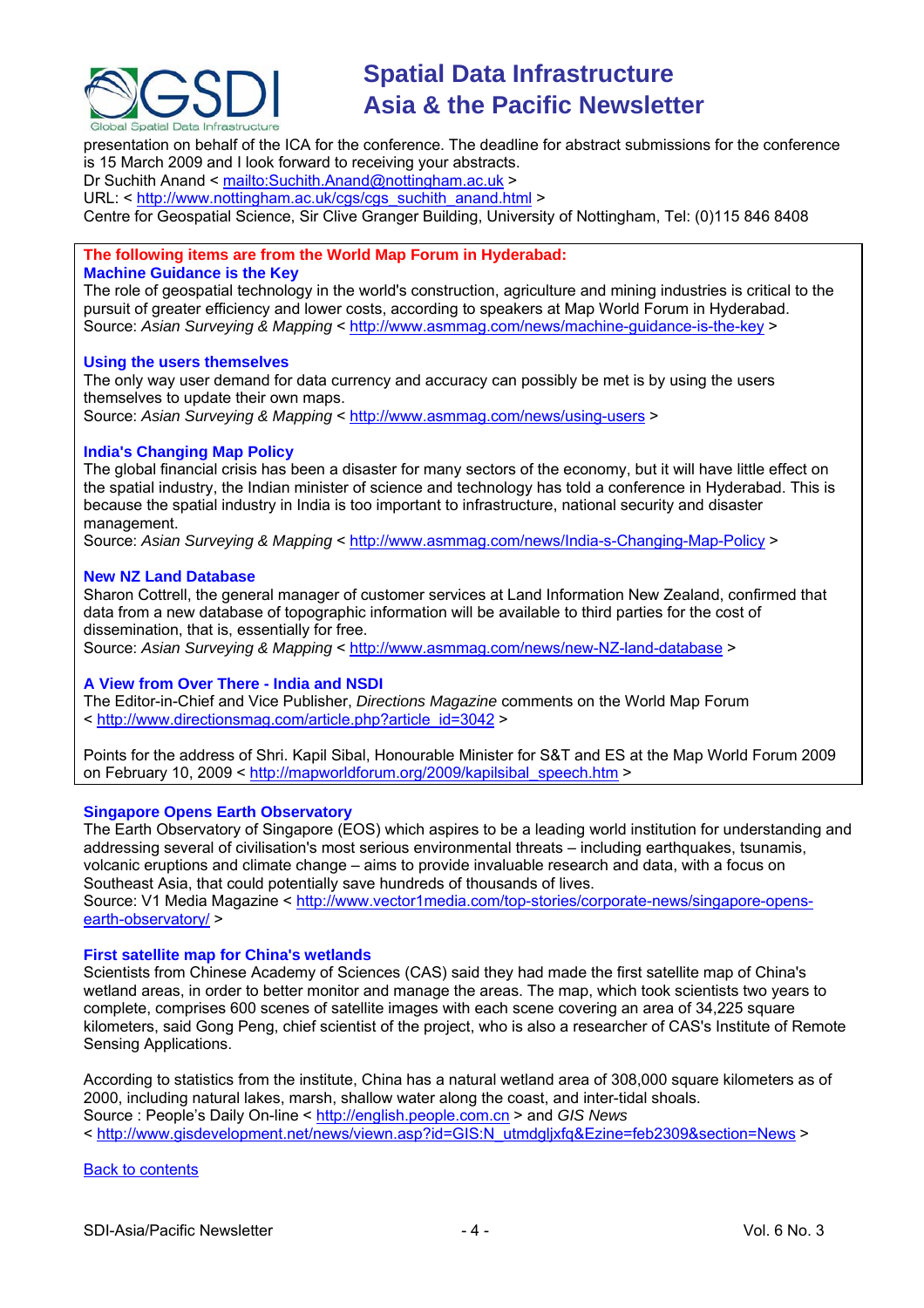<span id="page-4-0"></span>

# **SDI Spotlight**

# **The editors are actively soliciting contributions to the monthly "SDI Spotlight" feature for future issues.**

This month the SDI spotlight is shone onto this month's missing "Spotlight" feature. The editors regret to inform our subscribers that we have not been able to solicit any contributions for this month's feature. We hope that the editors' increased persuasion for future contributions will be evident in next month's issue. In the meanwhile, those contributors seeking to have their work published in the foremost SDI publication should forward their articles to the editors.

# **GIS Tools, Software, Data**

## **Indian Electricity utility to detect power failures with GIS**

Tamil Nadu Electricity Board (TNEB) has started work on implementing GIS that will detect power failure quickly. More than 100 sq km in the city will be covered and the work is expected to be completed in two years. Once the system is in place, TNEB staff will not only be able to tell customers why there has been an outage but also pinpoint the faulty junction box. This is part of the computer-aided utility mapping project carried out by the planning commission. Maps developed for Chennai using GIS applications will be on a 1:1000 scale and would pinpoint the location of utility lines or structures.

Source : *Times of India*

< [http://timesofindia.indiatimes.com/Chennai/TNEB\\_to\\_pinpoint\\_power\\_failures\\_with\\_GIS/articleshow/4083868.](http://timesofindia.indiatimes.com/Chennai/TNEB_to_pinpoint_power_failures_with_GIS/articleshow/4083868.cms) [cms](http://timesofindia.indiatimes.com/Chennai/TNEB_to_pinpoint_power_failures_with_GIS/articleshow/4083868.cms) > and *GIS Development*

< [http://www.gisdevelopment.net/news/viewn.asp?id=GIS:N\\_qafcvglruj&Ezine=feb0909&section=News](http://www.gisdevelopment.net/news/viewn.asp?id=GIS:N_qafcvglruj&Ezine=feb0909§ion=News) >

### **Google, Yahoo United in Map Sevices**

Google Korea < [www.google.co.kr](http://www.google.co.kr/) > and Yahoo! Korea < [www.yahoo.co.kr](http://www.yahoo.co.kr/) > have announced plans to merge their key Web services over the platforms of their digital maps and other location-based services, hoping that the enriched applications would drive up traffic on both sites.

Under the agreement, Google sprinkles video clips from YouTube (kr.youtube.com) on Yahoo's map (map.yahoo.co.kr), while Yahoo interconnects its local search service, Gugi (kr.gugi.yahoo.com), with Google's map < [www.maps.google.co.kr](http://www.maps.google.co.kr/) >.

The changes will be made this month and the content sharing will be extended to the international version of Yahoo's Gugi services (global.gugi.yahoo.co.kr), the companies said.

Korea has been one of the few rare markets where Google and Yahoo have struggled to stay relevant, with Naver controlling around 75 percent of the search market and Daum gobbling up the biggest of table scraps. The two global giants have been stressing the need for creating an ``open environment'' in Web services, obviously to compete with Naver's massive walled garden, and Google Korea managing director Lee Won-jin said his company's partnership with Yahoo is an extension of those movements. Source : < [http://www.koreatimes.co.kr/www/news/nation/2009/02/133\\_38906.html](http://www.koreatimes.co.kr/www/news/nation/2009/02/133_38906.html) >

### **India Biodiversity Portal** < <http://indiabiodiversity.org/index.php> >

Launched December 15, 2008, the India Biodiversity Portal is a map-based wiki focused on gathering, aggregating and serving biodiversity information on the Indian subcontinent. Source: Kate Lance

### **Socio-economic atlas of the LAO PDR**

An analysis based on the 2005 population and housing census.

- \* Introduction, Table of Contents
- \* Section A: Geographical overview
- \* Section B: General demographic characteristics
- \* Section C: Migration
- \* Section D: Literacy and education
- \* Section E: Health & disabilities
- \* Section F: Ethnicity and religion
- \* Section G: Economic activities
- \* Section H: Living conditions

- \* Section I: Poverty and inequality Also, at the same link, <<http://www.laoatlas.net/> > Geography of Poverty and Inequality in the Lao PDR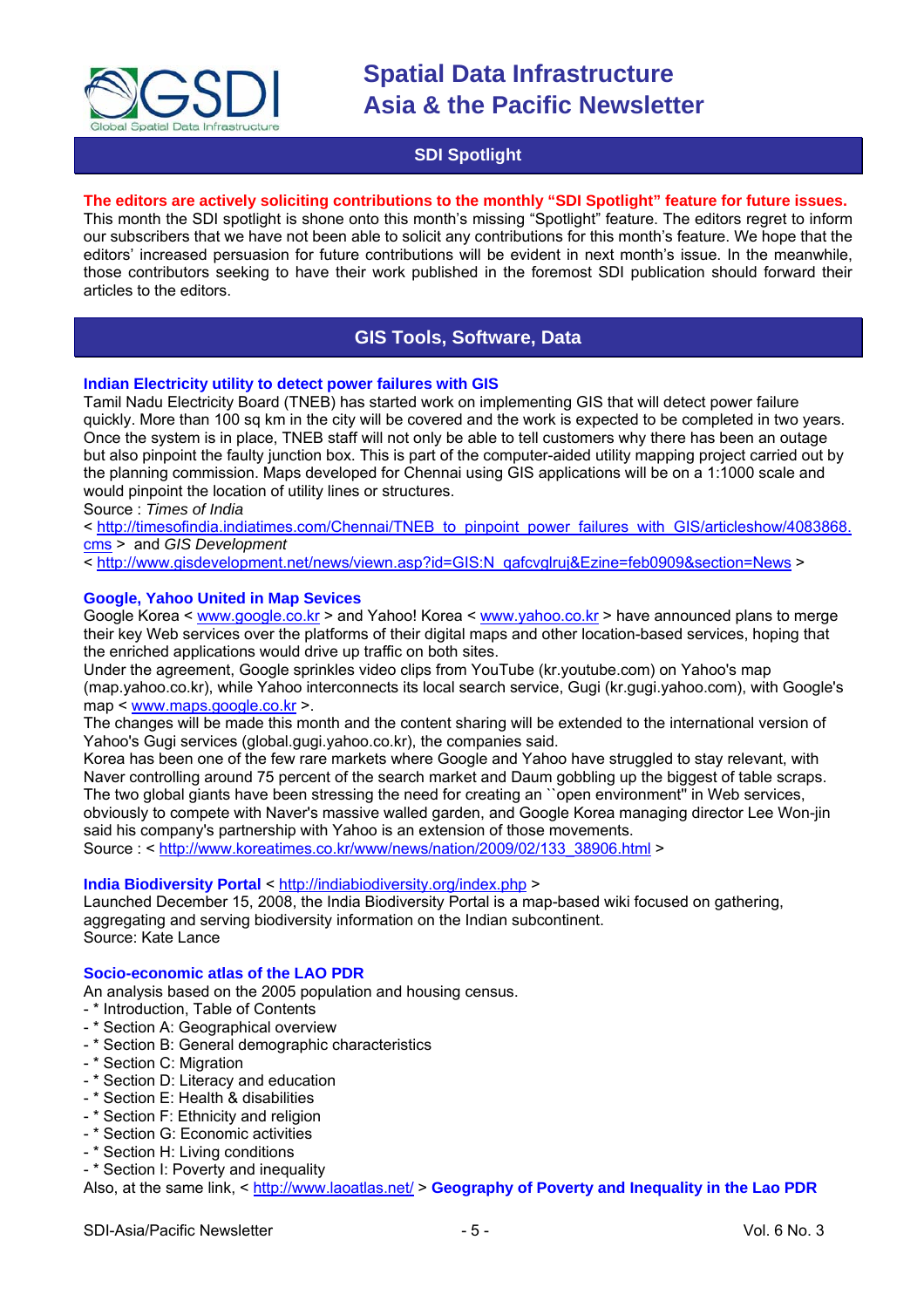<span id="page-5-0"></span>

### **PolicyMap launches affordable e-resource for students**

RF's PolicyMap.com announced that it is opening up its online market and demographic data to university students at a discounted rate. Students now have easy, affordable access to the same professional-grade data utilized by thousands of policymakers and professionals across the nation. The electronic resource is intended to aid scholarly research and support class discussions through the application of credible data that was previously scattered across the web or unavailable for students. Source : < [http://www.policymap.com](http://www.policymap.com/) >

# **ARSights: An Augmented Reality Visualization Tool for Google Earth**

The Development Lab of Inglobe Technologies launched today a new Web-Based Tool that will allow users to visualize Google Earth 3D models using Augmented Reality. Source: ARSights Press Release < [www.arsights.comemployes](http://www.arsights.comemployes/) >

## **Article "Digital Pen and Paper Accelerate GIS Projects" by Ken Scheider**

Field data collection is vital to the work of the engineering and construction industries, driving significant decisions that ultimately affect the bottom line. Many of the current methods and technologies are inconvenient, error-prone and time-consuming. For example, in many situations field staff collect data on paper forms or maps and those data are re-keyed in, adding not only more time and cost, but the possibility of errors. Thiess Construction has begun using digital pen and paper technology to speed up GIS-based work plans. *Directions Magazine*, February 16 < [http://www.directionsmag.com/article.php?article\\_id=3035&trv=1](http://www.directionsmag.com/article.php?article_id=3035&trv=1) >

## Back to [contents](#page-0-0)

# **News from abroad**

*"This section has been included to highlight some of the developments happening outside the region which demonstrate SDI in action.*



### **Google Maps unveils Latitude**

USA: Google Maps has added to itself a new feature called Latitude. Google Maps Latitude is an opt-in service which will allow users to find out the approximate location of their friends or family members, provided that they have opted to share their location with the user.

SOURCE: *GIS News<* [http://www.gisdevelopment.net/news/viewn.asp?id=GIS:N\\_zdqmokbaxu](http://www.gisdevelopment.net/news/viewn.asp?id=GIS:N_zdqmokbaxu) > and *Search Engine Jn*l < [http://www.searchenginejournal.com/google-maps-now-has-a-location-aware-feature-called](http://www.searchenginejournal.com/google-maps-now-has-a-location-aware-feature-called-latitude/8434/) $l$ latitude/8434/ $>$ 

# ALSO: **Google unveils [Google Ocean](http://www.gisdevelopment.net/news/viewn.asp?id=GIS:N_gwubszktpo%26Ezine=feb0909%26section=News)** and **[Google Mars 3D](http://www.gisdevelopment.net/news/viewn.asp?id=GIS:N_mbhepaxkdq%26Ezine=feb0909%26section=News)** (Source: GIS Development)

**Google Ocean** aims to turn everyone into Jacques Cousteau. The new feature has combined satellite imagery, underwater photographs, video and scientific data to allow users to see 3-D images of the ocean floor, along with key features such as the location of ship wrecks and coral reefs. **(Part of Google Earth version 5.0)** [http://www.gisdevelopment.net/news/viewn.asp?id=GIS:N\\_gwubszktpo%26Ezine=feb0909%26section=News](http://www.gisdevelopment.net/news/viewn.asp?id=GIS:N_gwubszktpo%26Ezine=feb0909%26section=News) see also <http://maps.google.co.uk/?ie=UTF8&ll=51.890054,-26.542969&spn=35.807862,79.101563&t=h&z=4> **AND Mars mode** in Google Earth brings to everyone's desktop a high-resolution, three-dimensional view of the Red Planet. Besides providing a rich, immersive 3D view of Mars. The mode enables users to fly virtually through enormous canyons and scale huge mountains on Mars that are much larger than any found on Earth... [http://www.gisdevelopment.net/news/viewn.asp?id=GIS:N\\_mbhepaxkdq%26Ezine=feb0909%26section=News](http://www.gisdevelopment.net/news/viewn.asp?id=GIS:N_mbhepaxkdq%26Ezine=feb0909%26section=News)

# **Green Belt Movement granted Geospatial Excellence Award at Map World Forum**

# < <http://greenbeltmovement.org/n.php?id=156>>

The Geospatial Excellence Award is granted to meritorious projects which have made significant and measurable contributions towards the development of new geospatial applications or innovative modification of existing geospatial technology practices to substantially reduce project costs.

One of the categories of the award is for the usage of Geospatial Technology for Environment Management. Green Belt Movement is using Geospatial Technology for change detection which is critical for understanding what is happening with Kenya's forests and forests across Africa. Green Belt Movement has extensively used Geospatial technology to monitor the growth of the trees and the change in forest cover over time after plantation. GPS units have been used to find out the right locations during replanting projects. < <http://www.mapworldforum.org/2009/conference/award.htm>>

Source: Kate Lance

SDI-Asia/Pacific Newsletter  $\overline{6}$  - 6 -  $\overline{8}$  -  $\overline{9}$  -  $\overline{9}$  -  $\overline{9}$  -  $\overline{9}$  -  $\overline{9}$  -  $\overline{9}$  -  $\overline{9}$  -  $\overline{9}$  -  $\overline{9}$  -  $\overline{9}$  -  $\overline{9}$  -  $\overline{9}$  -  $\overline{9}$  -  $\overline{9}$  -  $\overline{9}$  -  $\over$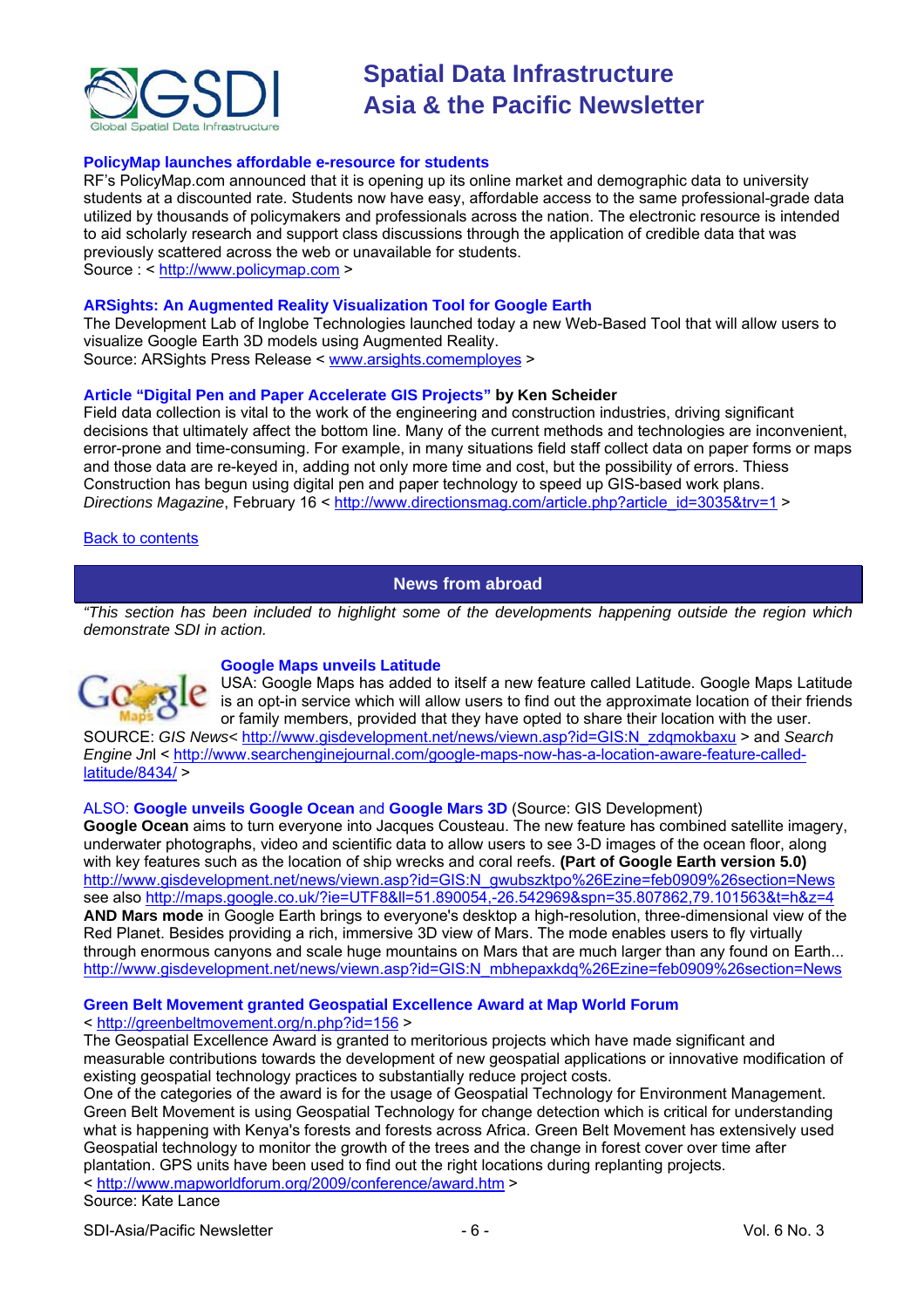

# *GIS Development* **"image of the week"** <<http://gisdevelopment.net/ezine/weekly/imgoftheweekfeb0909.htm>>

### **Article "GIS train has left geography station"** by Prof. Arup Dasgupta available at < <http://gisdevelopment.net/magazine/global/2009/january/18.htm>>

**Article "Integrating the Kingdom of Saudi Arabia with latest tech"** by Muhamad N. Alrajhi available at < <http://gisdevelopment.net/magazine/global/2009/january/54.htm>>

### **Farallon Geographics's new MarineMap**

Farallon Geographics < [http://www.fargeo.com](http://www.fargeo.com/) >, working with the Marine Science Institute at UC Santa Barbara, The Nature Conservancy, and Ecotrust, has developed "MarineMap", a Web 2.0 mapping and decision support system to identify marine protected areas.

Source : *GIS Development* < [http://www.gisdevelopment.net/news/viewn.asp?id=GIS:N\\_udikzntqjh](http://www.gisdevelopment.net/news/viewn.asp?id=GIS:N_udikzntqjh) > and < <http://www.fargeo.com/press/releases/gis-based-web-mapping-to-identify-marine-protected-areas/>>

#### **Canadian Farmers training on precision agriculture**

Canada: Federal and provincial funds will allow Manitoba's agriculture department to organise a series of precision agriculture workshops for farmers over the next two months. "Learning to use these systems can provide educational and economic benefits for future decisions on the farm," provincial Agriculture Minister Rosann Wowchuk said, announcing the workshops in Winnipeg during the annual meeting of Keystone Agricultural Producers (KAP), the province's general farm organisation.

The Manitoba Zero Tillage Research Association, Assiniboine Community College and the provincial agriculture department in June 2008 picked up funding from the federal/provincial Agri-Food Research and Development Initiative (ARDI) to develop the training.

The workshops, scheduled in four locations during February and March, are expected to deliver a curriculum to train farmers in "collection, processing and application of information available from precision farming equipment and software" using GPS and GIS.

Source :< <http://www.manitobacooperator.ca/issues/ISArticle.asp?id=95337&PC=FBC&issue=01292009> > and *GIS Development*

< [http://www.gisdevelopment.net/news/viewn.asp?id=GIS:N\\_kajydwbsui&Ezine=feb0909&section=News](http://www.gisdevelopment.net/news/viewn.asp?id=GIS:N_kajydwbsui&Ezine=feb0909§ion=News) >

### **Scotland to map wave and tidal power potential**

The Scotland government has launched a project to map the wind and tidal energy potential of the Pentland Firth and Orkney Waters north of the country. They are calling the project the Marine Spatial Plan because it will not only gauge the tides and waves, but analyse the seabed, water depth and distance to shore of each area. The government expects to develop a preliminary map over the next year.

Renewable energy mapping has become an important part of green tech. Areas are mapped according to their wind, solar or geothermal potential and companies use that information to plan their energy projects. Mapping is crucial to understanding where and how the world can convert to renewable energy, but so far wind and tidal energy haven't been mapped.

Source: < <http://www.ecogeek.org/content/view/2529/84/> > and *GIS Development*

< http://www.gisdevelopment.net/news/viewn.asp?id=GIS:N\_ioxbuygipt&Ezine=feb0909&section=News >

## **Welcome to AfricaMap** < <http://cga-3.hmdc.harvard.edu/africamap/> >

AfricaMap is based on the Harvard University Geospatial Infrastructure (HUG) platform, and was developed by the Center for Geographic Analysis to make spatial data on Africa easier for researchers to discover and explore.

Source: Kathleen Weessies < [mailto: weessie2@mail.lib.msu.edu](mailto:weessie2@mail.lib.msu.edu) >

### **Johannesburg uses AfriGIS for address verification**

South Africa: The City of Johannesburg (COJ) has partnered with location-based services company, AfriGIS, in a street address verification project to ensure reliable property information as a prerequisite for a billing process and service delivery to people living within the metropol.

Source : < <http://mybroadband.co.za/news/Telecoms/6832.html> > and *GIS Development*

< [http://www.gisdevelopment.net/news/viewn.asp?id=GIS:N\\_ycixadlnof&Ezine=feb0909&section=News](http://www.gisdevelopment.net/news/viewn.asp?id=GIS:N_ycixadlnof&Ezine=feb0909§ion=News) >

[Back to contents](#page-0-0)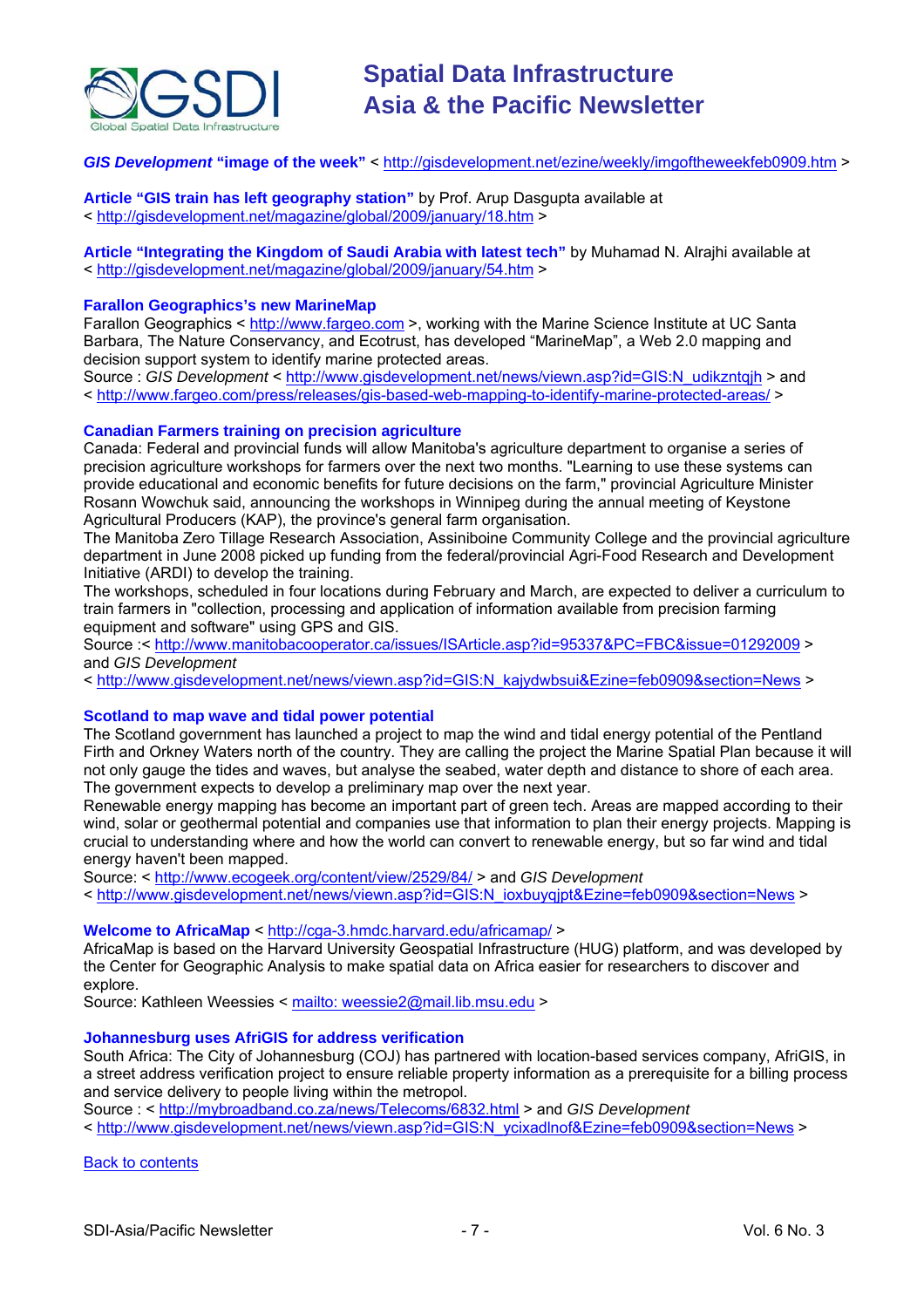

**Mood Mapping ?** Geographic Mapping of the effects of the Credit Crunch and Job Security confidence

< <http://digitalurban.blogspot.com/2009/01/mapping-credit-crunch-maptube-on-bbc.html>>

< [http://www.bbc.co.uk/blogs/ipm/2009/01/credit\\_crunch\\_the\\_return\\_of\\_th.shtml](http://www.bbc.co.uk/blogs/ipm/2009/01/credit_crunch_the_return_of_th.shtml) >

< [http://www.bbc.co.uk/lookeast/content/articles/2009/01/06/job\\_confidence\\_map\\_feature.shtml](http://www.bbc.co.uk/lookeast/content/articles/2009/01/06/job_confidence_map_feature.shtml) >

An up and coming feature of MapTube is the ability to carry out near real-time geographic surveys, the latest of which is the new Credit Crunch Survey by the BBC Radio. Respondents to the online survey enter their Post Code and their own self-assessment to the effect on them of the "Credit Crunch" or their job security.

SOURCE: *GIS Development* (2 February, 2008) < <http://www.gisdevelopment.net/ezine/weekly/feb0209.htm>>

#### **Map- by the people, for the people...**

The Birmingham city and its metropolitain area were completely mapped by its citizens b y Christmas 2008 making it the first completly mapped city in the UK through the croud sourcing technique used by OpenStreetMap project. It is second in updation and accurate only to the OS map.The data being used by OSM has been obtained from 100 volunteers who collected GPS data while cycling, walking, riding busses and trains and one volunteer even used a canal boat. They have mapped some 15,000 residential roads, 6,000 footpaths and 9,000 other roads in Birmingham (and over 700 bus stops, 300 pubs, 200 traffic lights and 300 postboxes).



Source: Wikipedia and *GIS Development* < <http://gisdevelopment.net/ezine/weekly/imgoftheweekfeb1609.htm>> See also **Birmingham digital remapping complete** , Source: Heise On-line <<http://tinyurl.com/d4wrv9>>

#### **Massive diamond find perplexes Jwaneng planners (Botswana)**

This a classic case of what happens when spatial data in a country is not shared, but is instead kept under lock and key in different government offices, private organisations. Millions have been wasted on servicing land for residential development (for roads, storm water drainage, water pipes and electricity connections), only to find that there are diamonds beneath. As the Mmegi newspaper reports, the new diamond discovery issue is now pitting the Ministries of Local Government, Lands and Housing, and Minerals, Energy and Water Resources against one another, accusing each other of poor consultation.

The Jwaneng town mayor, Christopher Ramolemane, said, "We don't know what is happening at all. This is an issue of three ministries - local government, minerals, and lands - maybe they can better explain to you what is going on," said the visibly frustrated mayor in an interview at his house in Jwaneng. The mayor says he fails to understand how the Jwaneng Town Council were allocated funds to service the unit when authorities knew that they had awarded the same land to a company to explore for diamonds.

< <http://www.mmegi.bw/index.php?sid=1&aid=1&dir=2009/February/Monday9> >

[Source: HOORC blog] – Thanks to Kate Lance for providing this instructive example of information "silos"

### **Geographers Suggest Bin Laden's Probable Location**

The research by Thomas Gillespie and John Agnew of the University of California-Los Angeles is reported in the *[MIT Internation Review](http://web.mit.edu/mitir/)*. In short the pair and other team members used a variety of information inputs, including night imagery, electricity use and other data, along with some profiling principles, to suggest three different compounds in Parachinar, a town 12 miles from the Pakistan border, where Bin Laden may be hiding. *Comment:* Well-known geographic-profiling expert Kim Rossmo of Texas State University in San Marcos,

suggests the researchers are on to something but may be a bit overconfident: "It's important to think outside the box, and this is an innovative idea worth more pursuit. However, the authors are much too certain of their conclusions."

Source: *Directions Magazine*

< <http://apb.directionsmag.com/archives/5414-Geographers-Suggest-Bin-Ladens-Probable-Location.html>>

### **Topeka, Kansas, Uses GIS Tools to Catch Illegal Sewer Hookups**

Local governments seeking a way to collect extra revenue without raising taxes might want to follow the lead of Topeka, Kansa. In 2005, the city deployed a GIS tool < <http://www.govtech.com/articles/579310>> to help deduce homeowners that have access to the municipal sewer system without paying. Source: *Government Technology* <<http://www.govtech.com/gt/articles/620167>>

### **Location Tech Tops Librarians List**

Location technology was among the trends cited at the Library and Information Technology Association Top Tech Trends panel at the American Libraries Association Midwinter Meeting. Source: *Library Journal* < <http://www.libraryjournal.com/article/CA6632352.html>>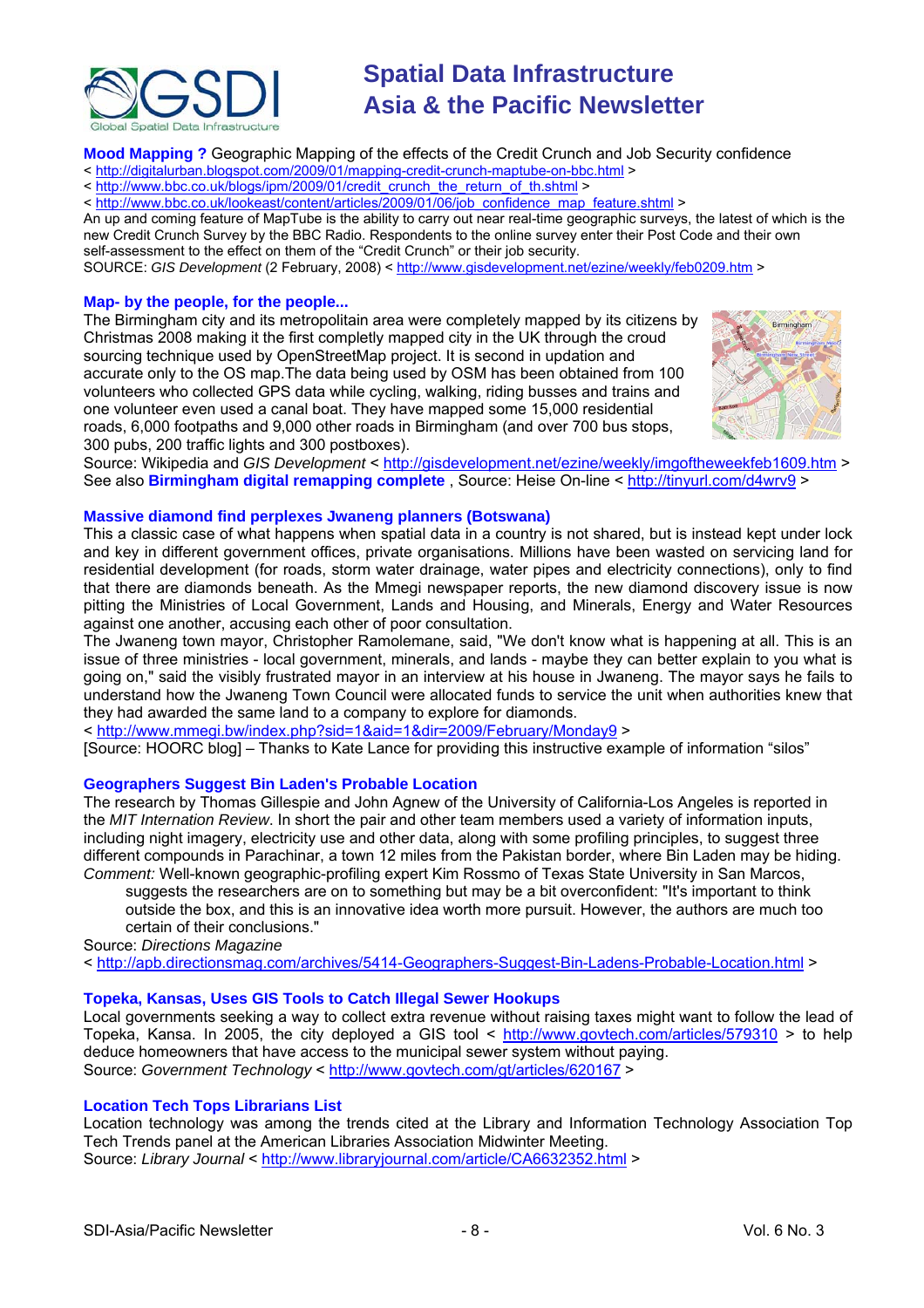<span id="page-8-0"></span>

# **NASA-Funded Carbon Dioxide Map of US Released on Google Earth**

Interactive maps that detail carbon dioxide emissions from fossil fuel combustion are now available on the popular Google Earth platform. The maps, funded by NASA and the U.S. Department of Energy through the joint North American Carbon Program, can display fossil fuel emissions by the hour, geographic region, and fuel type.

Source: *V1 Media Magazin*e < [http://www.vector1media.com/top-stories/environment/nasa%11funded-carbon](http://www.vector1media.com/top-stories/environment/nasa%11funded-carbon-dioxide-map-of-us-released-on-google-earth/)[dioxide-map-of-us-released-on-google-earth/](http://www.vector1media.com/top-stories/environment/nasa%11funded-carbon-dioxide-map-of-us-released-on-google-earth/) >

and *GIS NEWS* < http://www.gisdevelopment.net/news/viewn.asp?id=GIS:N\_eiratlonic >

**See Also: NASA Satellite (to track CO<sub>2</sub> emissions) Fails to Reach Orbit** (Source: *NY Times*) < [http://www.nytimes.com/2009/02/25/science/space/25satellite.html?\\_r=1](http://www.nytimes.com/2009/02/25/science/space/25satellite.html?_r=1) >

## Back to [contents](#page-0-0)

# **Books and Journals**

## **Open Geospatial Consortium News**

To subscribe send <<mailto:newsletter-request@lists.opengeospatial.org>> with "subscribe" (no quotes) in the subject.

## **GIS is a Green technology**

The stories in this e-book detail GIS based applications for innovative, sustainable solutions to many of today's common environmental problems. For example

Addressing Ambinet Air Pollution in Jakarta, Indonesia;

Carbon dioxide Sequestration Communications Supported by GIS;

GIS for the Sustainable Management of Fish Stocks

This free book can be downloaded from: < <http://www.esri.com/library/bestpractices/gis-is-green.pdf> >

## **Map Use: Reading and Analysis, Sixth Edition**

To unlock the wealth of information in a map, a person must know how to read one. That's why **Map Use: Reading and Analysis, Sixth Edition**, will be a valuable book for people who work with, study, and appreciate maps and want to improve their map reading and analysis skills.

Replete with nearly 500 maps, photographs, tables, and charts to illustrate the text, this informative volume from ESRI Press teaches the basic concepts of geography and the skills of map reading and analysis. The book includes an overview of different types of maps, map scale and projections, grid coordinate systems, relief portrayal, qualitative and quantitative thematic maps, area and volume measures, GPS and maps, and spatial pattern analysis.

ESRI Press acquired the rights for this latest book from longtime *Map Use* publisher JP Publications, owned by Phillip C. Muehrcke, professor emeritus of geography at the University of Wisconsin, and Juliana O. Muehrcke, the founding editor of Nonprofit World. The Muehrckes wrote the first edition of *Map Use, Reading, Analysis, and Interpretation* in 1978, which was followed up with four subsequent editions, the last two co-authored with Kimerling. Aileen R. Buckley, a cartographic researcher at ESRI, joined the three other authors on this new project.

*Map Use: Reading and Analysis*, Sixth Edition (ISBN: 9781589481909, 528 pages, \$99.95) visit < <http://www.esri.com/library/esripress/orderoptions.html> > for complete ordering options.



**Designing Geodatabases for Transportation**Transportation networks are highly spatial in nature and dependent upon a high level of planning in their design, operation and maintenance. Accordingly, they are well suited to geographical information systems (GIS) tools. While we tend to think of transport networks in a continuous fashion, primarily to get us from Point A to Point B, these networks are, in practice, made up of smaller segments, many of which are managed independently or in integrated fashion. J. Allison Butler provides readers with in depth knowledge about these networks and how they can be designed, planned and operated through the use of

GIS tools

< <http://www.vector1media.com/article/review/book-review%3a-designing-geodatabases-for-transportation/> >

Back to [contents](#page-0-0)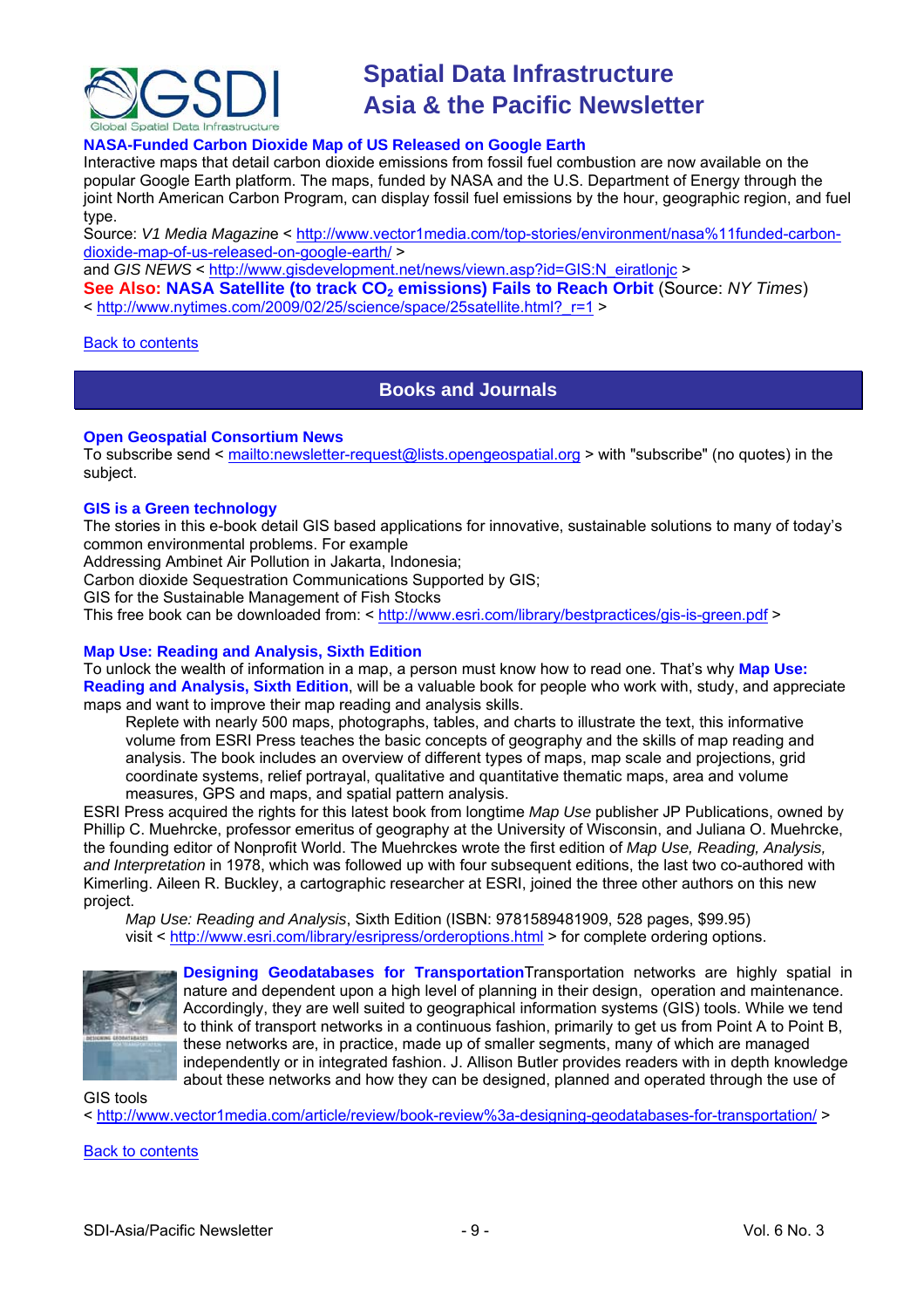<span id="page-9-0"></span>

# **Book Review: GIS for A-level Geography**

Students and teachers are constantly searching for new and useful geographical information system (GIS) educational materials. While many GIS concepts are universal and apply around t he world, instructional material that contains localised content is in greater demand - people learn more quickly and identify with educational material they are familiar with. GIS for A-level Geography is written to not only provide basic GIS concepts, but it also includes a series of applications built around data originating from the British Isles.

< <http://www.vector1media.com/article/review/book-review%3a-gis-for-a%11level-geography/> >





# **Where Things Are, From Near To Far**

<<http://newsletter.directionsmag.com/link.php?M=145624&N=1344&L=24245>> A children's book! While playing in the city park, little Hugo wonders, Who put these buildings here? Hugo's mother leads him on a whirlwind trip through the city, the country, and everything in-between to explain the answer. This engaging book is an easy introduction to the world of urban planning, and illustrates that every building has its place. The book is based on the urbanto-rural transect, which divides cities into six different zones ranging from rural countryside to

[dense skyscra](http://newsletter.directionsmag.com/link.php?M=145624&N=1344&L=24245)pers. The transect is a great way to look at the building blocks of a city, and to start thinking about how all the pieces of a city get planned in relation to one another. From Planetizen Press, 2009.

# **The Natures of Maps: Cartographic Constructions of the Natural World**

Cartographers have known for decades that maps are far from objective representations of the world; rather, every map reflects the agendas and intentions of its creators. Yet that understanding has had almost no effect on the way maps are viewed and used by the general public. In *The Natures of Maps*, cartographers Denis Wood and John Fels present a compelling exploration of a wide range of maps to answer the question of, as they put it, why maps have "gotten away with it." From the University Of Chicago Press, 2009. < <http://newsletter.directionsmag.com/link.php?M=145624&N=1279&L=23823> >

### Back to [contents](#page-0-0)

# **Just for Fun !**

### **[Heart Shaped Island](http://www.telegraph.co.uk/news/newstopics/howaboutthat/4588838/Heart-shaped-island-highlighted-by-Google-Earth-becomes-hit-with-lovers.html)**

Just in time for Valentine's day, the heart-shaped island. Galesnjak, off the Croatian coast, came to prominence after people noticed its shape on Google Earth. Now couples are lining up to stay on the uninhabited island, as reported in the Telegraph.

Source: Directions Magazine and

[http://www.telegraph.co.uk/news/newstopics/howaboutthat/4588838/Heart](http://www.telegraph.co.uk/news/newstopics/howaboutthat/4588838/Heart-shaped-island-highlighted-by-Google-Earth-becomes-hit-with-lovers.html)[shaped-island-highlighted-by-Google-Earth-becomes-hit-with-lovers.html](http://www.telegraph.co.uk/news/newstopics/howaboutthat/4588838/Heart-shaped-island-highlighted-by-Google-Earth-becomes-hit-with-lovers.html)

# **Court Throws out Pittsburgh Couple's StreetView Lawsuit**

The Western District Court of Pennsylvania's Judge Amy Reynolds Hay dismissed the entire lawsuit (from April of last year). The court could find no evidence the photos were offensive or damaging. Further, the couple's decision not to use existing tools to request the images be removed didn't help support the argument the images were causing pain.

Source: *Directions Magazine*

< <http://apb.directionsmag.com/archives/5429-Court-Throws-out-Pittsburgh-Couples-StreetView-Lawsuit.html> >



### **Is This Atlantis?**

This is the amazing image which could show the fabled sunken city of Atlantis. It shows a perfect rectangle the size of Wales lying on the bed of the Atlantic Ocean nearly 3½ miles down. A host of criss-crossing lines, looking like a map of a vast metropolis, are enclosed by the boundary. Source: THE SUN

<<http://www.thesun.co.uk/sol/homepage/news/article2255989.ece> > <<http://www.vector1media.com/headlines/headlines/is-this-atlantis?/>>

# **BUT** from the *London Times*: **OPTICAL ILLUSIONS Why the subsea 'city' is not what it seemed**

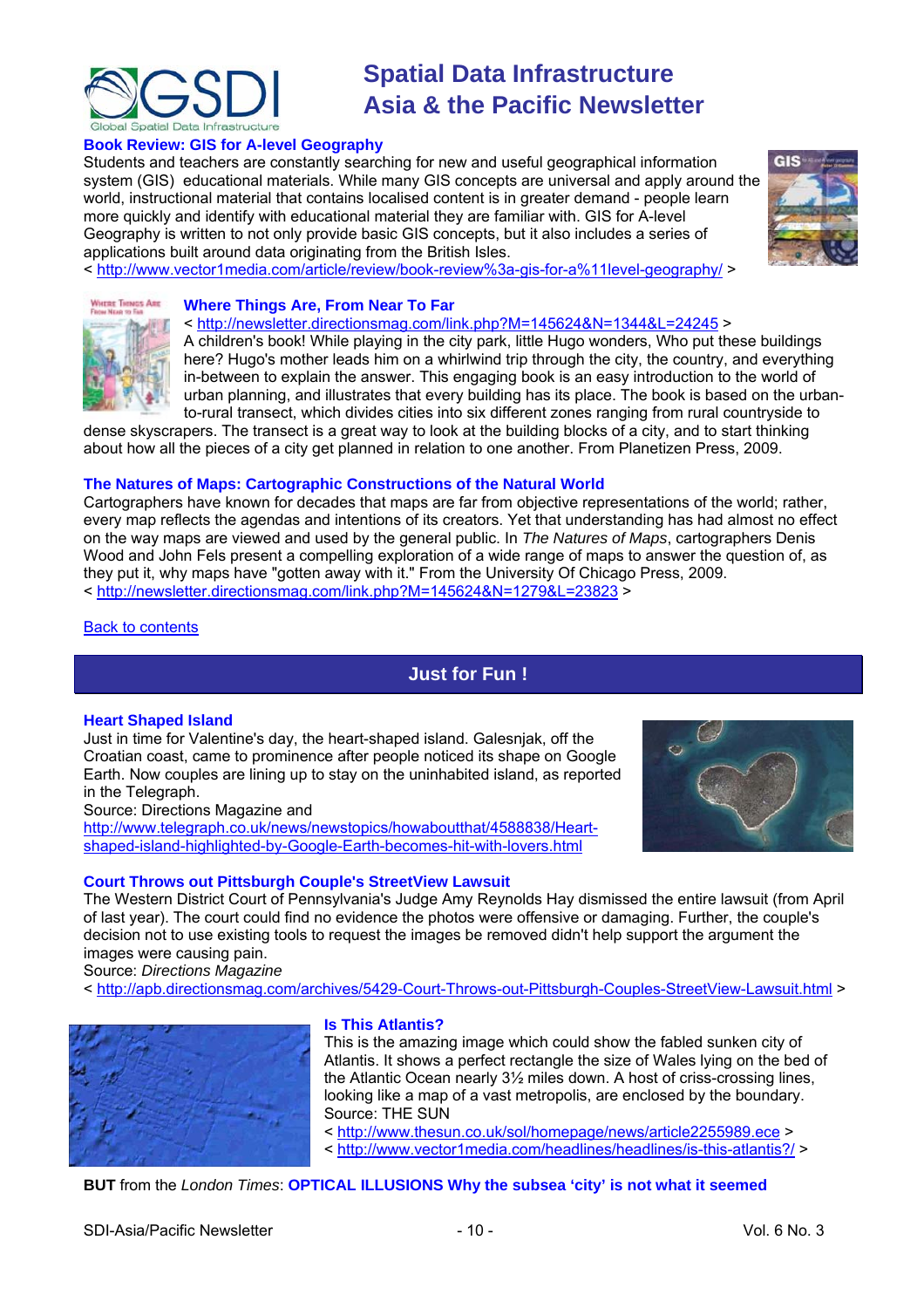<span id="page-10-0"></span>

Alas, Google swiftly poured icy water on hopes that Atlantis had been found. The shapes in the image, it said, were "an artefact of the data collection process . . . from boats using sonar to take measurements of the seafloor. The lines show the path of the boat as it gathers the data". It seems that the image was an illusion similar to the "face" seen on Mars. In 1976 NASA released photographs from the Viking 1 space probe that appeared to show a giant human head on the planet's surface, left. The "face on Mars" quickly become a cultural icon, spurring theories about life on the red planet. However, images from later expeditions led most people to conclude that the face was, in fact, just a funny-shaped rock.

< <http://www.timesonline.co.uk/tol/news/uk/science/article5780315.ece> >

See also Digital Urban blog <<http://digitalurban.blogspot.com/2009/02/atlantis-found-in-google-earth.html> >

### **Location Sharing from Google: Now in GMail**

The Gmail Labs project was announced in Tuesday in a Google Blog

< <http://gmailblog.blogspot.com/2009/02/new-in-labs-add-your-location-to-your.html> >. It's what you'd expect: if you turn it on it does its best to add your location to any e-mail you send. It uses IP by default, so it many not be accurate. A Google engineer suggests installing and using the location tools in Gears (Wi-Fi) which should yield a more accurate location. *Steven Musil uses the term "placedropping" for those who like others to know from what "cool location" they are writing*.

< <http://apb.directionsmag.com/archives/5390-Location-Sharing-from-Google-Now-in-GMail.html> >

### [Back to contents](#page-0-0)

# **Training Opportunities**

**National Remote Sensing Centre (NRSC) (Department of Space, Government of India)** offers training course to resource scientists and technologists in various disciplines of application.

-- Introduction to GIS and its Applications (4 week course), March 2-27, 2009

NRSC recently was formed as a new agency, using people and assets from the old National Remote Sensing Agency run by the Department of Space. The move was announced on 1 September 2008. The NRSC will be one of the centres of the Indian Space Research Organisation.

Further information is available from: < <http://www.nrsa.gov.in/training/trainingnrsa.html> >

# Pre-Conference WORKSHOPS at the 2<sup>nd</sup> International Conference on Earth Observation for Global

**Changes (EOGC2009)** 25-29 May 2009, Chengdu, China <<http://www.eogc2009.com.cn/>>

Pre-Conference workshops include:

- W1: Satellite Observation of Biomass Burning
- W<sub>2</sub>: Remote Sensing of the Coastal Ecosystems
- W3: Land-cover Classification using High-resolution Satellite Images

**Fourth International Workshop on "Geographical Analysis, Urban Modeling, Spatial Statistics" (GEOG-AN-MOD 09)** <<http://www.lisut.org/workshop/GEOG-AN-MOD09/>> in conjunction with **The 2009 International Conference on Computational Science and its Applications (ICCSA 2009)**<br>
"NEW" June 29th to July 2rd, 2009<br>
> http://www.iccsa.org/ "NEW" June 29th to July 2rd, 2009 Kyung Hee University-Global Campus, Yongin (Korea) **Important dates 24 March 2009:** Notification of acceptance **12 April 2009:** Deadline for Camera Ready Papers

**June 29 - July 2, 2009:** ICCSA 2009 Conference.

#### **Association of American Geographers offers membership at reduced rate for eligible professionals**  Source: < <http://www.aag.org/developing/index.htm> >

Geographers and others whose work involves Spatial Data Infrastructure, GIS, remote sensing, and geospatial data issues in Asia and the Pacific may be eligible to join the Association of American Geographers (AAG) for \$20 per year. This new reduced dues rate is open to professionals who earn less than US\$25,000 per year and are both citizens of and residents in certain countries throughout Asia and the Pacific. A full list of these countries is available at <<http://www.aag.org/developing/eligibility.htm>>.

The AAG developing regions membership category offers all regular AAG member benefits, with the exception that publications are provided only in digital format.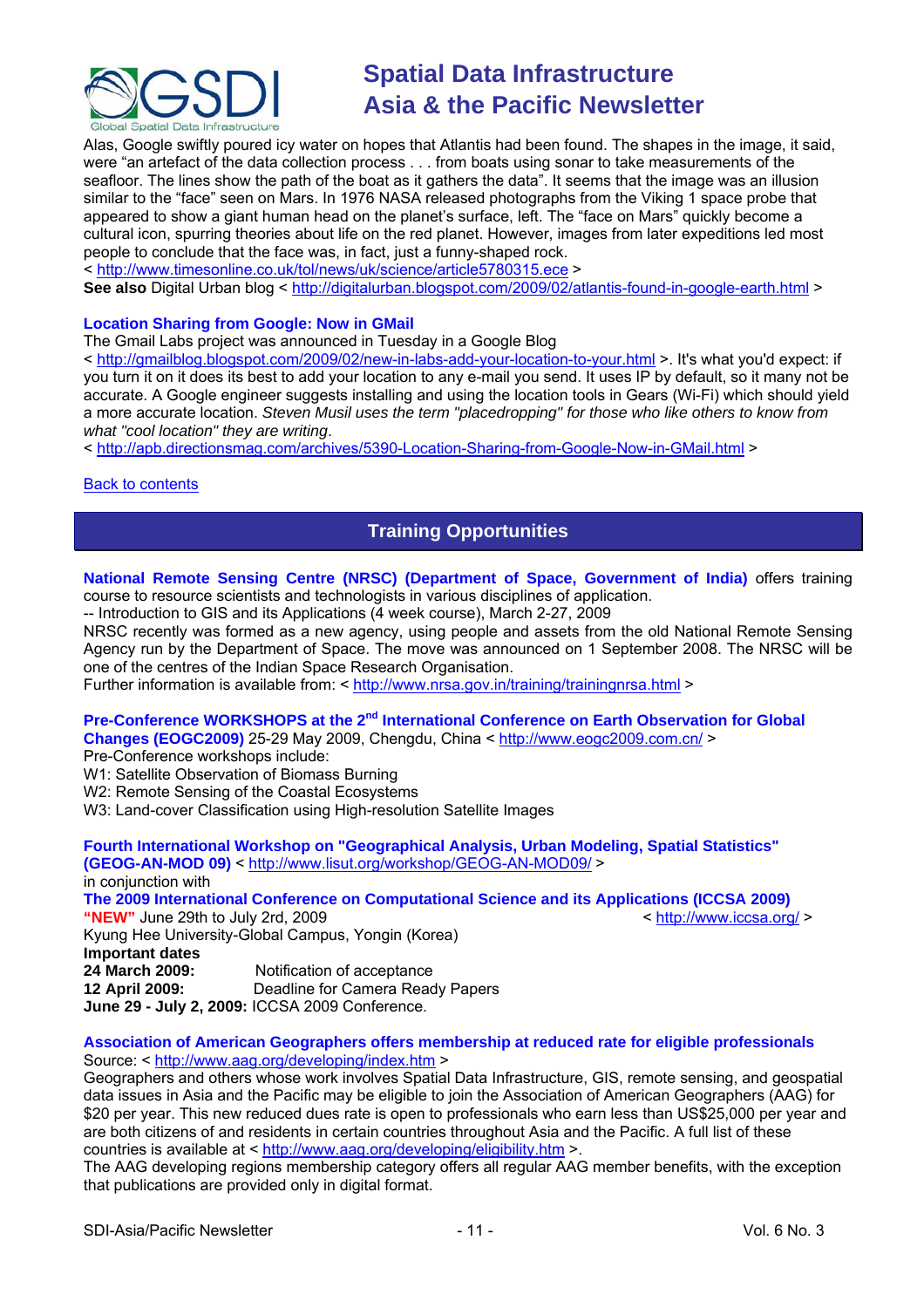<span id="page-11-0"></span>

For more information on this membership program, please visit: < <http://www.aag.org/developing/index.htm>> or contact Matthew Hamilton at <<mailto:mhamilton@aag.org>. >

For more information on the Association of American Geographers, please visit: < [www.aag.org](http://www.aag.org/) >

## **Advanced Training in Remote Sensing & GIS** <<http://www.isnet.org.pk/course02-09.htm>>

**Inter-Islamic Networks on Space Sciences and Technology (ISNET)** is an inter-state, non political and non profit making agency. It is an independent, autonomous and self governing institution under the umbrella of the OIC (Organisation of Islamic Conference) Standing Committee on Scientific and Technological Cooperation (COMSTECH). SUPARCO is the host organisation of ISNET.

Institute: National Center for Remote Sensing and Geo-Informatics (NCRG), Karachi, Pakistan Application deadline & Form: 1 June 2009 < <http://www.isnet.org.pk/Downloadables/form-courses-08.doc>> Starting Date: 13 July 2009 (2 weeks)

The course aims at providing knowledge and skills in state-of-the-art remote sensing technologies and their applications. It will also focus on concepts of digital image processing techniques, development of image processing algorithms to achieve various image processing tasks. It will also attempt to explore functionalities of various off-the-shelf commercial systems and their comparison. Hands-on training will be imparted to develop practical skills in image processing. The course will touch upon latest developments in remote sensing both in space and ground segments.

ISNET will sponsor participants on the basis of evaluation of the course organising committee and also consider the criteria of first come first served basis. Usually only 4-5 participants can be accommodated in each Course. Sponsorship for workshop will depend on the availability of sponsorship funds for that particular workshop. Thanks to Kate Lance for bringing this to our attention.

## Back to [contents](#page-0-0)

# **Funding Opportunities, Awards, Grants**

### **[The 8th Geospatial Solutions Applications Contest](http://www.geospatial-solutions.com/applicationsContest)**

Enter the Geospatial Solutions Applications Contest for your chance to win GeoExpress Tools software from LizardTech, a GPS Bluelogger with XMap 5.2 Professional software from DeLorme, or an ERDAS TITAN GeoHub! Plus, top entries will be published on the *Geospatial Solutions* Web site. To



< <http://www.geospatial-solutions.com/applicationsContest> >

(Source: Geospatial Solutions)

### **China Scholarship at UNSW**

The China Scholarship Council will award an unspecified number of post doctoral scholarships at the University of New South Wales. The scholarships are for study under Dr Linlin Ge, a world renowned expert in the use of space-based interferometric synthetic aperture radar

Source: Asia Survey Magazine < [http://www.asmmag.com/news/Professor%20linlin%20Ge%20scholoarship](http://www.asmmag.com/news/Professor%2520linlin%2520Ge%2520scholoarship) >

## **ENRICHMENT GRANTS to attend at the 2<sup>nd</sup> International Conference on Earth Observation for Global Changes (EOGC2009)** 25-29 May 2009, Chengdu, China <<http://www.eogc2009.com.cn/>>

A limited number of enrichment grants will be available to provide financial support for attendees from developing countries. Applicants for enrichment funds should write a brief <mailto:eogc2009@gmail.com>no later than 15 March, 2009 indicating his/her needs (such as a rough budget) and should:

- reside in developing (ODA) countries or countries in transition (excluding the host country);

- have no or insufficient funds from other sources to support their participation;
- present a paper at the event; and
- include a letter of acceptance of a full paper from the Scientific Committee.

# **URISA's 3rd annual student paper competition**

The Urban and Regional Information Systems Association (URISA) is sponsoring its third annual student paper competition. The objective of the competition is to challenge undergraduate and postgraduate students to demonstrate development and effective use of information systems in both their field of study and the community. The competition is open to all eligible students but particularly those interested in careers using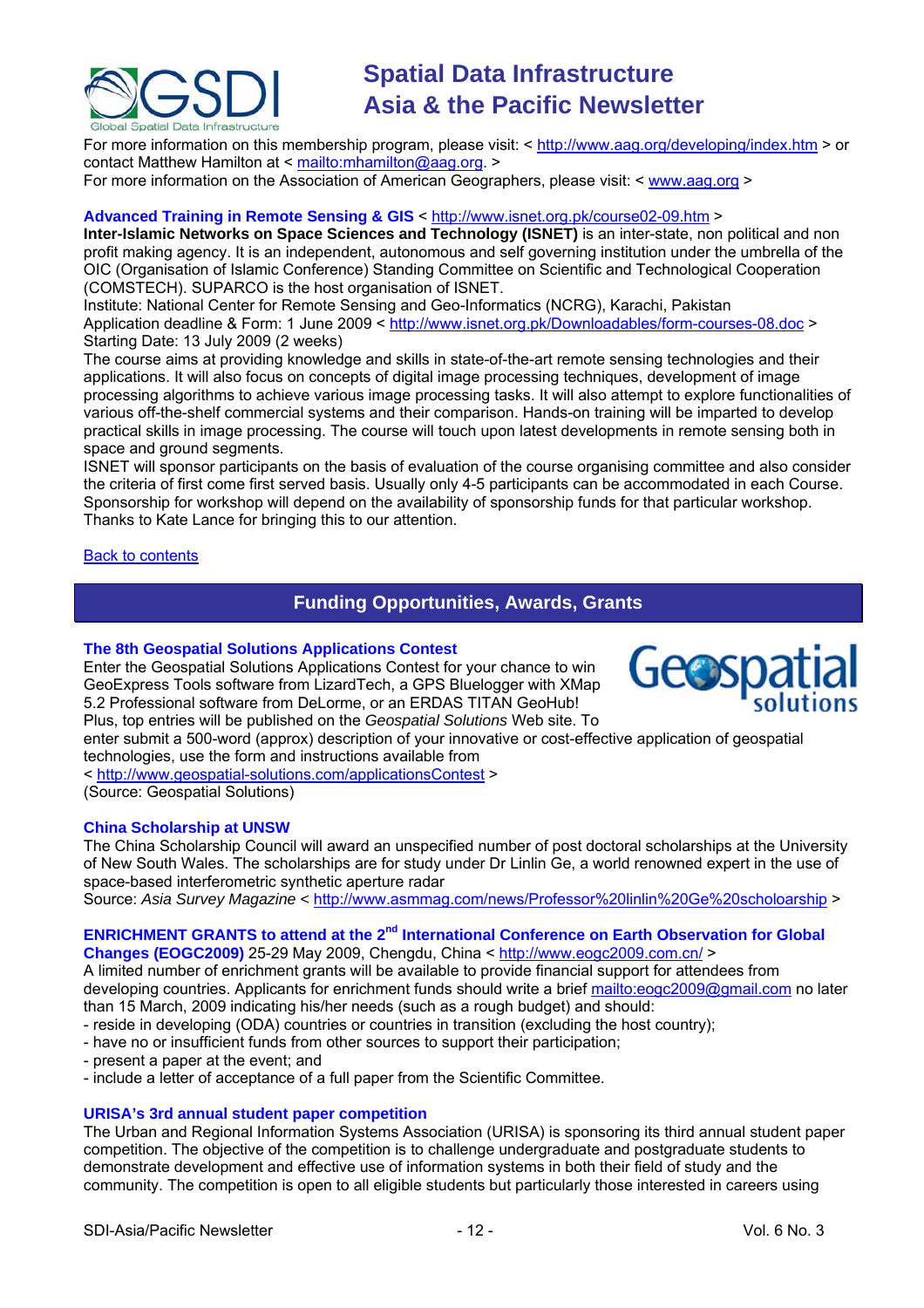

geographic information systems, information technology, geospatial technology, planning and/or community development. **The deadline for submissions is May 1, 2009.**

Source: < [http://www.urisa.org](http://www.urisa.org/node/1190) >

# **Antonio Pizzigati Prize for Software in the Public Interest 2009 competition**

The Tides Foundation is accepting nominations for the \$10,000 Antonio Pizzigati Prize for Software in the Public Interest. The annual prize, now in its third year, honors a software developer whose work has made an outstanding contribution to the nonprofit sector and to ongoing efforts for positive social change. Tides welcome applications from — and nominations of — individuals who have developed a software product that is open source (as defined by the Open Source Initiative) and easily and widely available. The software must have already demonstrated its value to at least one nonprofit organization and be of potential value to multiple nonprofit organizations.

**Deadline: March 2, 2009**. <<http://www.pizzigatiprize.org/>> Thanks to Kate Lance for bringing this to our attention.

# **ESRI ArcGIS Server Mashup and ArcGIS Mobile Code Challenges**

## < <http://www.esri.com/events/devsummit/challenges/index.html> >

ESRI invites developers to share their creativity and expertise with the geographic information system (GIS) developer community by submitting original code samples to the ArcGIS Server Mashup and ArcGIS Mobile Code Challenges. The first-place prize for the ArcGIS Server Mashup Code Challenge is US\$7,000, and the second-place prize is US\$3,000. The first-place prize for the ArcGIS Mobile Code Challenge is US\$4,000, and the second-place prize is US\$2,000.

The ESRI developer community will have an opportunity to review and vote for the top two entries in each challenge based on creativity, applicability, and the relevance of each code sample. Each entry must be a mobile GIS application developed using the ArcGIS Mobile Software Development Kit (SDK) or a Web mashup built with ArcGIS Server SDKs.

Code challenge winners will be announced at the 2009 ESRI Developer Summit, an event for developers who use GIS, mapping, and spatial data. The summit will be held March 23–26, 2009, in Palm Springs, CA, USA.

## **All entries must be submitted by March 6, 2009.**

Thanks to Kate Lance for bringing this to our attention.

### **ESRI Australia 3rd biannual Web GIS Challenge**

### < [http://www.esriaustralia.com.au/esri/NewsEvents/Web\\_GIS\\_Challenge\\_Announcement\\_PR.pdf](http://www.esriaustralia.com.au/esri/NewsEvents/Web_GIS_Challenge_Announcement_PR.pdf) >

ESRI Australia is calling for entries in its third biannual Web GIS Challenge in a bid to find the best location intelligence focused Internet site for 2008-2009.

Open to organisations whose websites use ESRI or ESRI Australia Geographic Information Systems (GIS) technology and are accessible by the general public, the 2009 Web GIS Challenge aims to showcase a wide range of online location intelligence capabilities from across Australia.

### **Deadline for entries in the 2009 Web GIS Challenge: 1 March 2009.**

Thanks to Kate Lance for bringing this to our attention.

# **Human Rights Center Mobile Challenge**

Recent innovations in science and technology, especially mobile technologies, have provided human rights advocates, journalists, and scientists with new tools to expose war crimes and other serious violations of human rights and disseminate this information in real time throughout the world. Cell phones, combined with GPS, cameras, video, audio, and SMS are transforming the way the world understands and responds to emerging crises. Handheld data collection devices, such as PDAs, provide researchers with new ways of documenting mass violence and attitudes toward peace, justice, and social reconstruction in conflict zones.

The Human Rights Center at the University of California, Berkeley is sponsoring a challenge to encourage innovations for applying mobile technologies for human rights investigations and advocacy. Through a NetSquared Community vote, 10 finalists will be chosen. All 10 finalists will be invited to present their ideas at an international conference, "The Soul of the New Machine: Human Rights, Technology, and New Media," at UC Berkeley, May 4 and 5, 2009. A panel of judges, selected by the Human Rights Center, will choose three winners, to be announced at the conference. Winners will receive cash awards of \$15,000 (first place), \$10,000 (second place), and \$5,000 (third place) to implement their ideas.

**Submission period ends March 13, 2009 - 3:00pm PST** <<http://netsquared.org/hrc-ucb>> Thanks to Kate Lance for bringing this to our attention.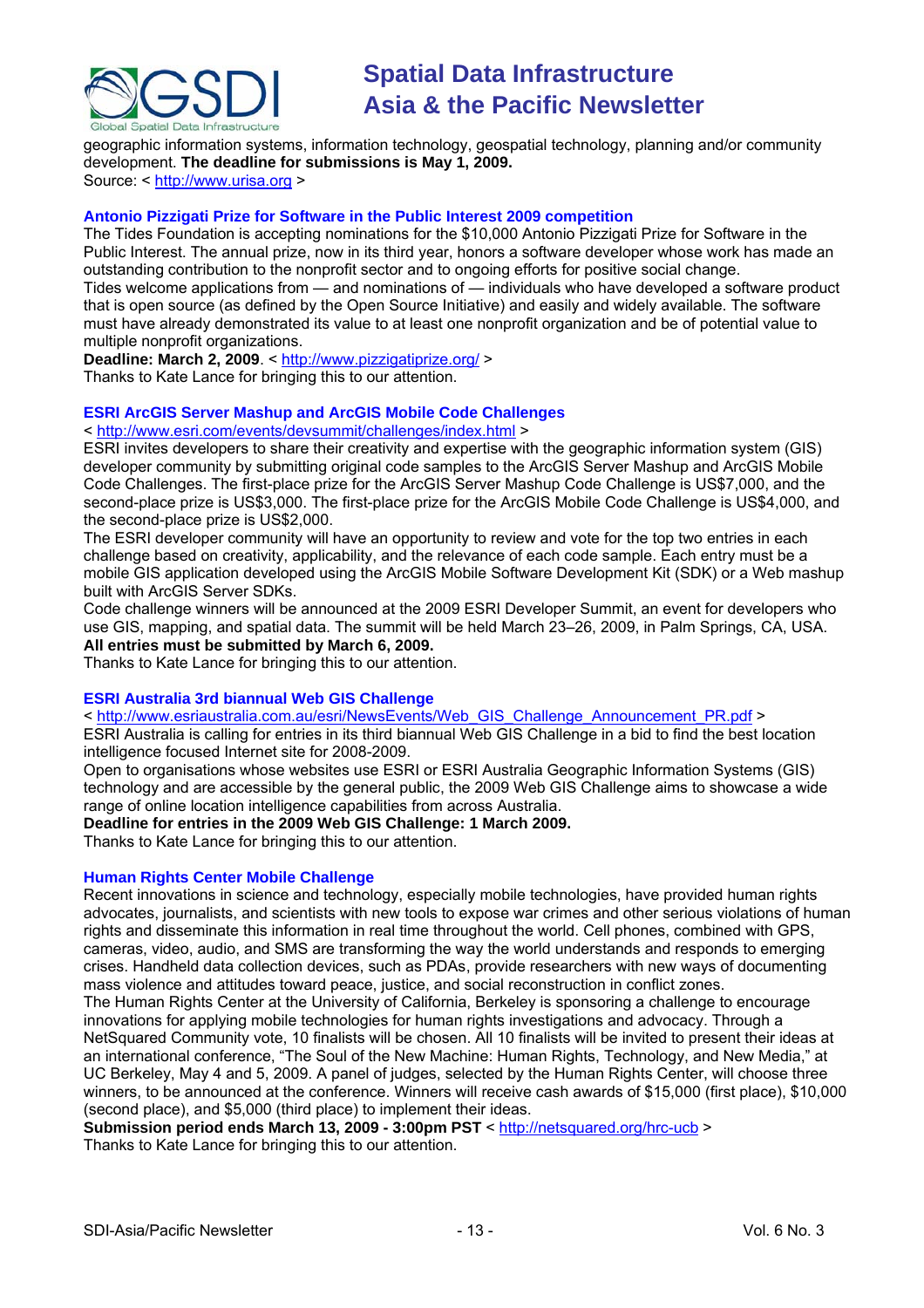<span id="page-13-1"></span><span id="page-13-0"></span>

### **Intergraph Opens Nominations for 2009 Carl Pulfrich Award**

**Award to Honor Outstanding Achievement in Photogrammetry, Remote Sensing and Earth Imaging** 

Intergraph is now accepting nominations for its biennial Carl Pulfrich Award to recognize significant design and manufacturing contributions to the industries of photogrammetry, remote sensing and earth imaging. The award is dedicated to honorees in memory of Dr. Carl Pulfrich, a key member of the scientific team at Carl Zeiss, Inc., who from 1890 to 1927 oversaw the design of the company's first stereo photogrammetric and surveying instruments. Carl Zeiss, Inc. later teamed with Intergraph to create Intergraph's Z/I Imaging photogrammetry division.

Professionals in the photogrammetry, remote sensing and earth imaging industries may nominate candidates for the Carl Pulfrich Award, which will be presented during the 52nd annual Photogrammetric Week, Sept. 7-11, 2009, in Stuttgart, Germany. The recipient will be granted a monetary reward of up to \$7,500.

"Intergraph has been presenting the Carl Pulfrich award to deserving earth imaging and remote sensing experts since 2001," said Dr. Mostafa Madani, chief photogrammetrist at Intergraph and chairman of the Carl Pulfrich Award Council. "We are thankful to be able to continue offering the award this year. It is very motivating for Intergraph and our peers in the community to simultaneously honor the memory of a true earth imaging pioneer while recognizing the top contributors of this generation."

Nominations for the Carl Pulfrich Award must be received by 5 p.m. (CST) on July 1, 2009. For more detailed information on nomination guidelines and procedures, visit: < [www.intergraph.com/promo/carlpulfrichaward/](http://www.intergraph.com/promo/carlpulfrichaward/) >

### **Curtin University Of Technology - PhD Scholarship on Photogrammetry and Laser Scanning**

Australia, Western Australia, Perth

A PhD scholarship on Photogrammetry and Laser Scanning is available within the Department of Spatial Sciences < [www.spatial.curtin.edu.au](http://www.spatial.curtin.edu.au/) > at Curtin University of Technology < [www.curtin.edu.au](http://www.curtin.edu.au/) >. The research topic is "Error budget analysis of Terrestrial Laser Scanners" but the research topic can be revised depending on the applicant's experience. A student with either the first class Honours or a research master degree in Photogrammetry, Spatial Sciences, Computer Sciences, Mathematics, Physics and Engineering is essential. In addition, a good knowledge on Mathematics and computer programming skill is preferable.

Stipend for this scholarship will be approximately \$20,000 per annum (tax-free) for three and half year. For a candidate with high quality, a top-up scholarship of \$5,000 per annum may be awarded. The successful student is expected to start his or her study as soon as possible.

**Note that this scholarship is only for an Australian citizen or permanent resident.** In order to apply, please contact Dr Kwang-Ho Bae < <mailto:K.H.Bae@curtin.edu.au>>, Phone: 08 9266-7604) with a brief CV by 31th March 2009.

**Salary:** from \$20,000.00 AUD up to \$25,000.00 AUD per year. Also **Relocation funds available Position Type:** Full Time, PhD scholarship Curtin University of Technology Kwang-Ho Bae Department of Spatial Sciences

Perth, 6845, Western Australia, Australia

Phone Number: 08 9266 7604, Fax Number: 08 9266 2703, <<mailto:K.H.Bae@curtin.edu.au> >

### [Back to contents](#page-0-0)

# **Employment Opportunities**

### **Manager, Spatial Data**

FSH00418

Level 6, \$74,036 - \$81,983 plus Superannuation

Location: Perth – CBD, Western Australia.

# **Job Description**

The Manager, Spatial Data leads and manages the spatial data program including the implementation of appropriate structures, hardware/software and policy and guidelines to ensure maximum and effective use of spatial data for Departmental programs. This position is an important driver in how the Department stores, maintains and accesses spatial data collected through fisheries management activities. This position will be challenging and rewarding and will require a person with drive and initiative in updating and improving Departmental hardware, software and access arrangements to make more effective use of marine spatial data for policy, management and research purposes.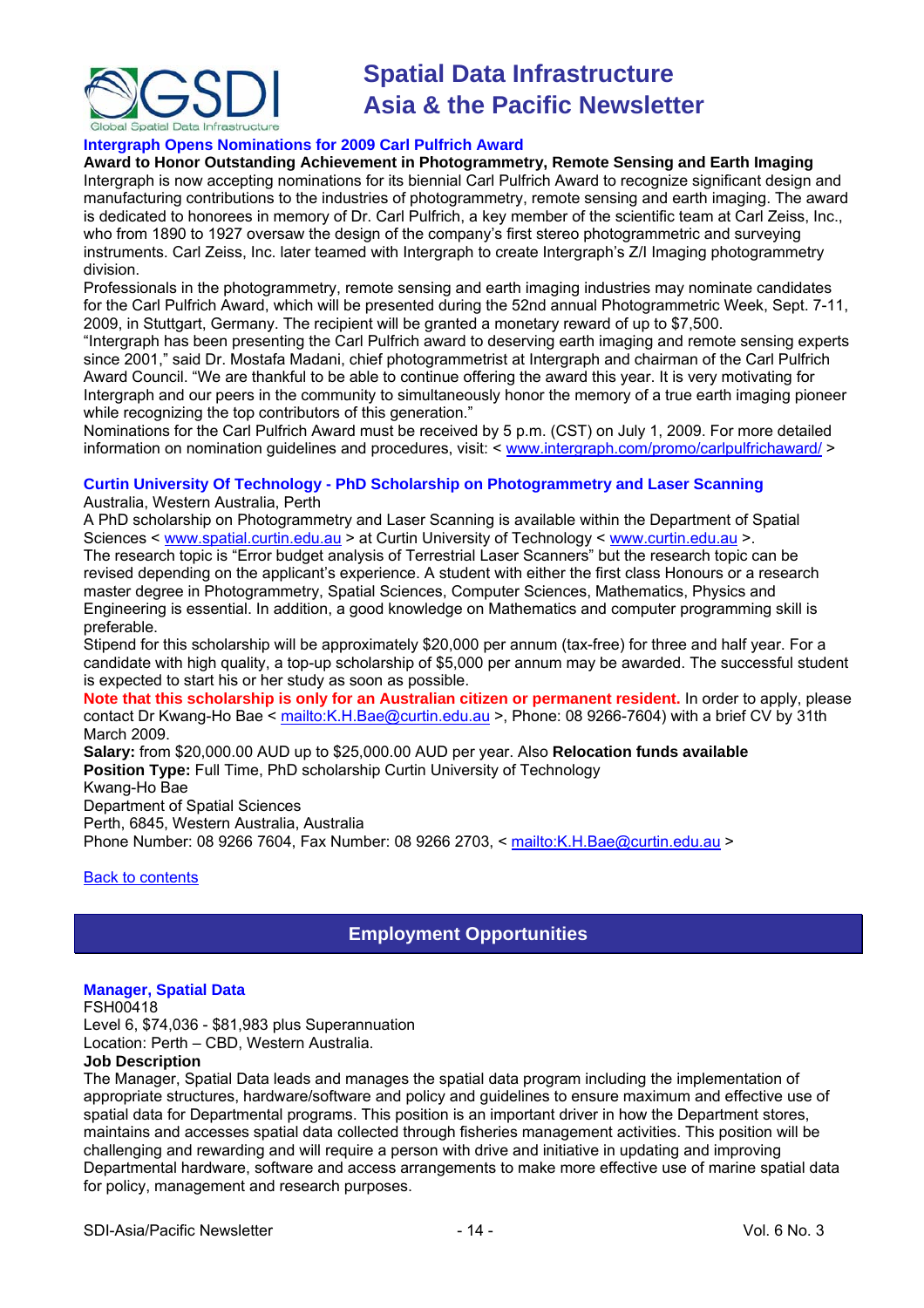<span id="page-14-0"></span>

Job Enquiries: Andrew Hill - (08) 9482 7318 (Not to be contacted for Job Application Packages).

# **Closing Date: 9 March 2009 – 4pm**

Application Instructions: Prospective applicants must obtain a Job Application Package that provides further details about the duties of the position and the selection criteria. To obtain a package, you can download the attached files at < [http://www.jobs.wa.gov.au](http://www.jobs.wa.gov.au/) > or telephone (08) 9203 0362.

Send applications marked 'Confidential − Advertised Vacancy' to: Human Resource Officer, Department of Fisheries, Locked Bag 39, Cloisters Square Post Office, Perth WA 6850. Alternatively you may fax your application to (08) 9481 7640 or email it to < <mailto:jobs@fish.wa.gov.au>> with the position number only in the Subject Field.

If you wish to obtain further information about career opportunities in Department of Fisheries, please visit : < [http://www.fish.wa.gov.au](http://www.fish.wa.gov.au/) >

# **Remote Sensing / GIS Officer**

Australia, Victoria, Melbourne CBD \$50,175 - \$60,922 + 9% Superannuation

Position No: DSE 418678

This role calls for someone with experience in remote sensing, image interpretation and digital image processing and demonstrated problem solving and project management skills.

To apply and for further information on the position description and selection criteria visit:

< [www.careers.vic.gov.au](http://www.careers.vic.gov.au/) > **Closing date** for applications is Sunday 8 March 2009.

## **Lonely Planet Snatches up Mapping Graduates**

There's an interesting feature in the Australian newspaper *The Age*

< <http://www.theage.com.au/national/mapping-out-a-future-20090213-86xz.html> >that discusses the promising prospects of a bachelor of science degree in cartography and geovisualization at RMIT University < <http://rmit.edu.au/geospatial>>. While the feature discusses coursework and strong prospects, the item that jumped out at me is the fact that travel publisher Lonely Planet has snatched up 25 of the graduates. It's good to see that there's still a strong interest in traditional cartography, and that Lonely Planet is making the

investment to enhance their quidebooks with quality maps.

Source: V1 Media <http://vector1media.com/spatialsustain/lonely-planet-snatches-up-mapping-graduates.html>

[Back to contents](#page-0-0)

# **Conferences, Events**

# **Call for Papers for GSDI 11**

Rotterdam, The Netherlands, 15-19 June 2009

- all FULL PAPERS submitted to this joint conference arriving on of before **1 December 2008** will be considered for inclusion in a refereed BOOK to be distributed at the conference or in a refereed SPECIAL ISSUE of the International Journal of Spatial Data Infrastructure Research (IJSDIR) to be published after the conference. Additional full papers received by **1 April 2009** also will be considered for the Special Issue of IJSDIR. Source:<<http://gsdi.org/gsdi11/papers.html>>

For upcoming events of global or major international interest, please visit the **upcoming conference list** on the GSDI website <<http://gsdi.org/events/upcnf.asp> >.

| <b>Date</b>        | <b>Location</b>        | <b>Event</b>                                                                                                                                                                      |
|--------------------|------------------------|-----------------------------------------------------------------------------------------------------------------------------------------------------------------------------------|
| <b>March 2009</b>  |                        |                                                                                                                                                                                   |
| 2-6 March          | Tahiti                 | 11th Pacific Science Inter-Congress < http://www.psi2009.pf/ ><br>Theme: "Pacific countries and their ocean facing local and global<br>changes". Abstract deadline: October 2008. |
| 8-13 March         | Baltimore,<br>Maryland | <b>2009 Annual Conference</b><br>American Society for Photogrammetry & Remote Sensing (ASPRS)<br>http://www.asprs.org/baltimore09/index.html                                      |
| <b>15-22 March</b> | Istanbul, Turkey       | <b>5th World Water Forum</b><br>< http://www.worldwatercouncil.org/index.php?id=1842&L=0 ><br>mailto:m.giard@worldwatercouncil.org                                                |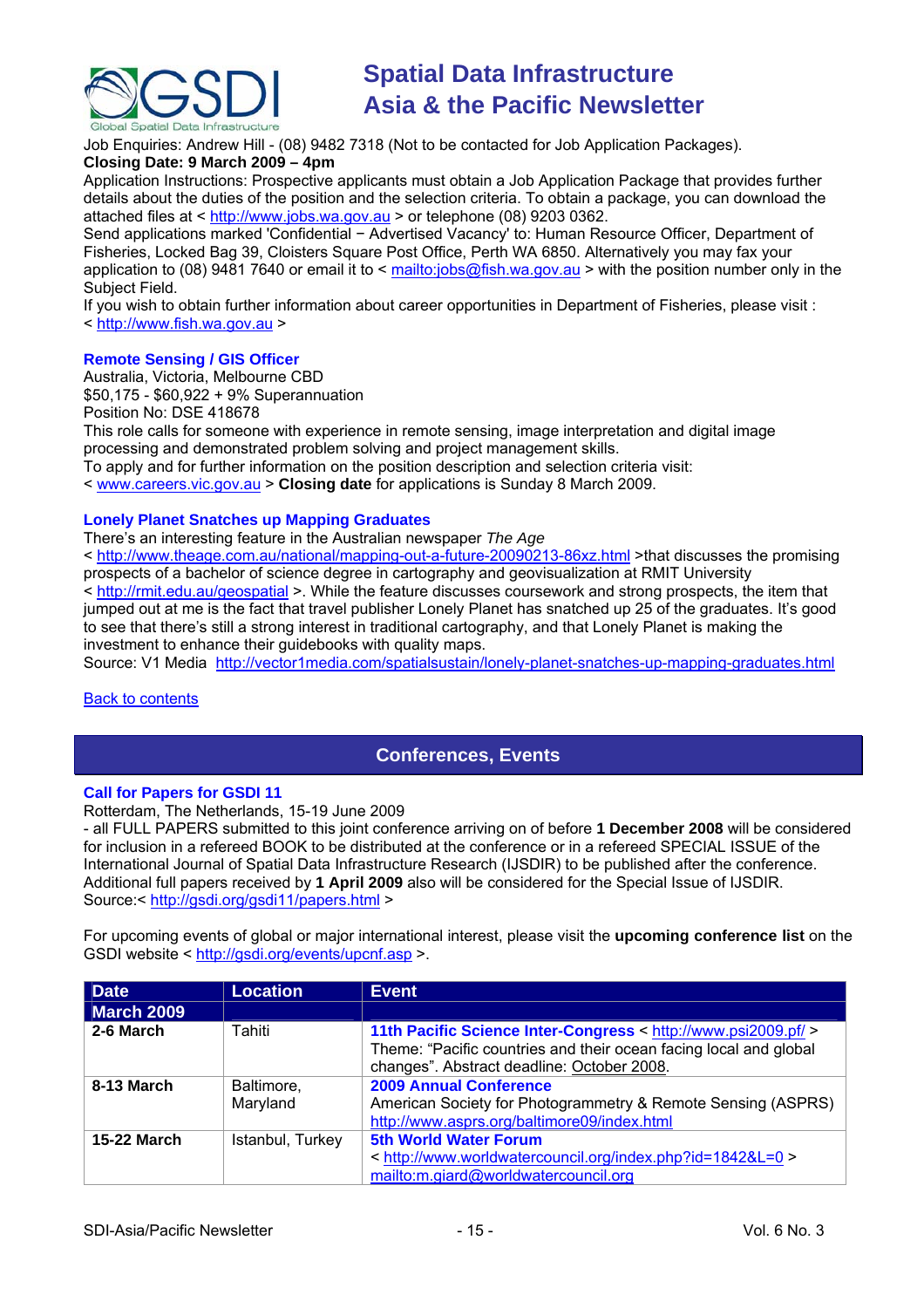

| $16 - 19$ March               | Tel-Aviv, Israel                            | <b>WG VIII/12 6th EARSeL SIG IS Workshop "IMAGING</b><br>SPECTROSCOPY: Imaging Spectroscopy: Innovative tool for<br>scientific & commercial environmental applications"<br>< mailto:bendor@post.tau.ac.il > URL:< www.earsel6th.tau.ac.il >                                                                                                                              |
|-------------------------------|---------------------------------------------|--------------------------------------------------------------------------------------------------------------------------------------------------------------------------------------------------------------------------------------------------------------------------------------------------------------------------------------------------------------------------|
| <b>22-27 March</b>            | Las Vegas<br>AMERICAN GEOGRAPHERS           | Join 8,000 geographers, GIS specialists, and environmental<br>scientists for the latest in research, policy, and applications in<br>geography, sustainability, and GIScience during the AAG Annual<br>Meeting in Las Vegas to be held March 22-27, 2009.<br>Visit $\leq$ http://www.aag.org $>$ for additional information.                                              |
| 30 March<br>-1 April<br>"NEW" | Denver, Colorado                            | <b>6th ANNUAL CONFERENCE</b><br>The theme of Spar 2009 is 3D Imaging and Positioning for<br>Engineering, Construction and Manufacturing. The event will focus<br>on 3D laser scanning, mobile survey and mapping, lidar,<br>dimensional control, asset management, BIM/CAD/GIS integration<br>and security planning.<br>Website: < http://www.sparllc.com/spar2009.php > |
| March 30 - April 3<br>"NEW"   | Athens, Greece                              | <b>March '09 OGC Technical and Planning Committee Meetings</b><br>URL: < http://www.opengeospatial.org/event/0903tc >                                                                                                                                                                                                                                                    |
| <b>April 2009</b>             |                                             |                                                                                                                                                                                                                                                                                                                                                                          |
| April 8-9, 2009<br>"NEW"      | Toronto, Canada                             | <b>DMTI Spatial announces registration for Expedition 2009</b><br>DMTI Spatial (DMTI), provider of solutions for location intelligence,<br>announced that registration is now open for its annual customer<br>and partner conference, Expedition 2009. The Conference is<br>scheduled for, at The King Edward Hotel in Toronto<br>Website:< http://www.dmtispatial.com > |
| <b>26-28 April</b><br>"NEW"   | Dubai, UAE                                  | <b>Map Middle East</b><br>Website: < http://www.mapmiddleeast.org/ >                                                                                                                                                                                                                                                                                                     |
| <b>15-17 April</b><br>"NEW"   | Moscow region                               | III International conference Remote Sensing - the Synergy of<br><b>High Technologies</b><br>Website: < http://www.sovzondconference.ru/eng/ >                                                                                                                                                                                                                            |
| <b>19-22 April</b>            | Tampa, FL, USA                              | <b>Geospatial Infrastructure Solutions Conference 2009</b><br>maito:info@gita.org<br>Website: < http://gita.org ><br>The Geospatial Information & Technology Association (GITA) is<br>very pleased to announce that an expanded slate of topics will be<br>covered in more than 100 sessions during GITA's 2009 Geospatial<br><b>Infrastructure Solutions Conference</b> |
| 22-23 April<br>"NEW"          | Penamg,<br>Malaysia                         | <b>Map Malaysia 2009</b><br>Theme -'Geospatial for All - All for Geospatial' ,it will explore<br>manners and ways in which geospatial tools can reach out and<br>benefit the country in the future<br>website: < http://www.mapmalaysia.org/ >                                                                                                                           |
| <b>May 2009</b>               |                                             |                                                                                                                                                                                                                                                                                                                                                                          |
| $3-8$ May                     | Eilat,<br>Israel                            | FIG Working Week and XXXII General Assembly - New<br>Horizons across the Red Sea - Surveyors Key Role in<br>Accelerated Development < mailto:fig@fig.net ><br>Website: < http://www.fig.net/fig2009/>                                                                                                                                                                    |
| $4-6$ May<br>"NEW"            | Khobar,<br>Saudi Arabia                     | The Fourth National GIS Symposium in Saudi Arabia<br>Website: < http://www.saudigis.org/ >                                                                                                                                                                                                                                                                               |
| 4-6 May<br>"NEW"              | Denver,<br>Colorado, USA                    | <b>ESRI Business GIS Summit</b><br>Website: < http://www.esri.com/events/business/index.html >                                                                                                                                                                                                                                                                           |
| $4-8$ May                     | Stresa,<br>Lago Maggiore,<br>Northern Italy | 33rd ISRSE (The 33rd International Symposium on 'Remote<br><b>Sensing of the Environment')</b><br>< http://isrse-33.jrc.ec.europa.eu/index.php?page=home >                                                                                                                                                                                                               |
| 08-11, May                    | Riyadh, Saudi<br>Arabia                     | <b>Remote Sensing Arabia</b><br>Website: < www.remotesensingarabia.com >                                                                                                                                                                                                                                                                                                 |
| May 21-22<br>"NEW"            | Ibaraki, Japan                              | <b>GEOSS Sensor Web Workshop</b><br>< http://www.earthobservations.org/meetings/20090521 22 geoss<br>sensor web workshop invitation.pdf >                                                                                                                                                                                                                                |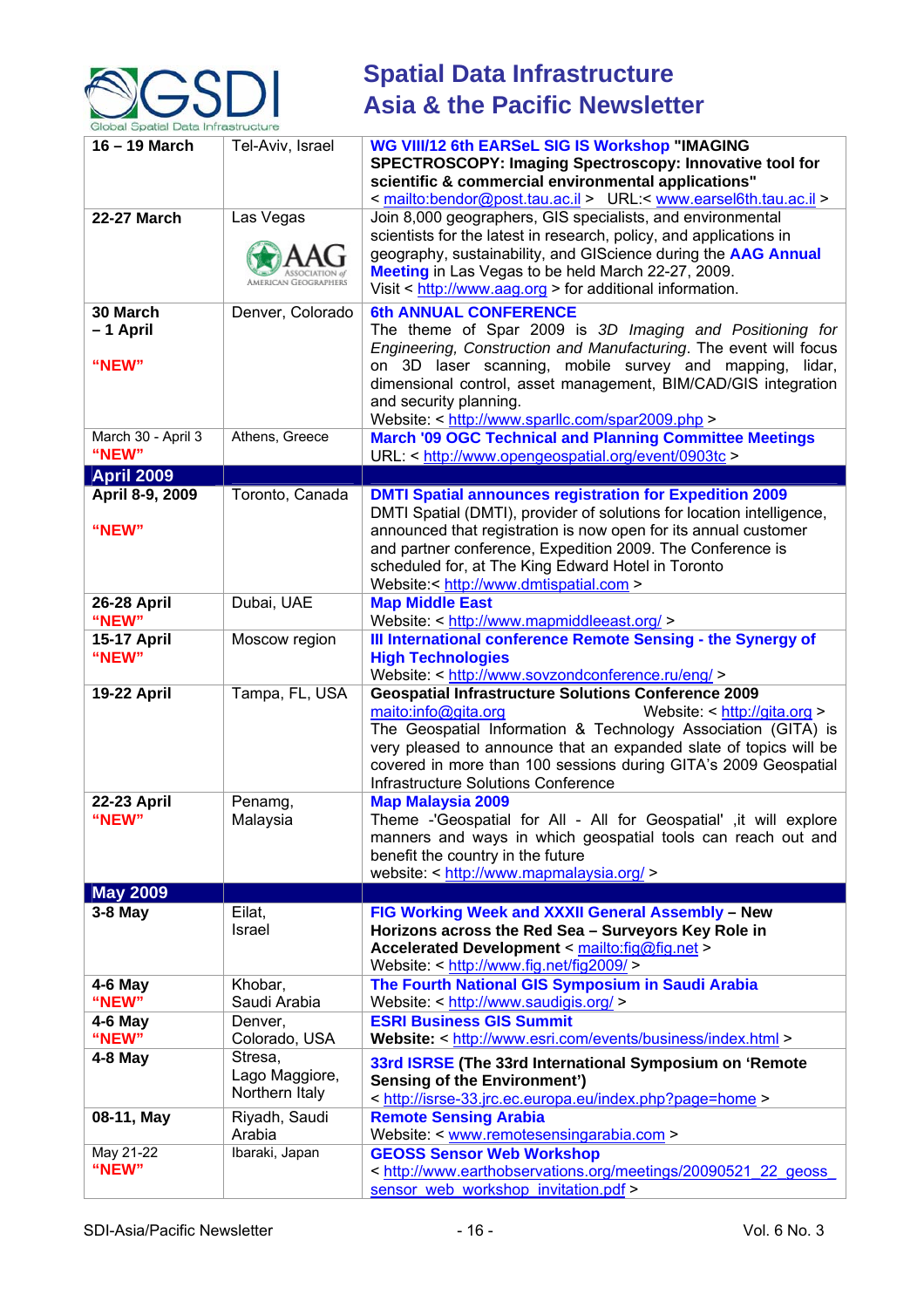

| 25-29 May<br>May 28-30<br>"NEW"                                                                                                                     | Chengdu, China<br>Molde, Norway                                                                                                        | <b>EOGC2009 (the Second International Conference on Earth</b><br><b>Observation for Global Changes)</b><br>Website:< http://www.eogc2009.com.cn/ >.<br>The deadline for abstracts closed on 31 December, 2008.<br>Conference web site: < http://www.eogc2009.com.cn/ ><br>Contact:<br>Xianfeng Zhang, Ph.D., Conference Secretariat, EOGC2009<br>Institute of Remote Sensing & GIS, Peking University<br>Beijing 100871, China<br>Tel: 86-10-62759123<br>< maito:xfzhang@pku.edu.cn ><br><b>ISO/TC211 28th Plenary</b><br>Website: < http://www.isotc211.org/ >                                                                                                                                                                                               |
|-----------------------------------------------------------------------------------------------------------------------------------------------------|----------------------------------------------------------------------------------------------------------------------------------------|---------------------------------------------------------------------------------------------------------------------------------------------------------------------------------------------------------------------------------------------------------------------------------------------------------------------------------------------------------------------------------------------------------------------------------------------------------------------------------------------------------------------------------------------------------------------------------------------------------------------------------------------------------------------------------------------------------------------------------------------------------------|
| <b>June 2009</b>                                                                                                                                    |                                                                                                                                        |                                                                                                                                                                                                                                                                                                                                                                                                                                                                                                                                                                                                                                                                                                                                                               |
| $01 - 04$ June                                                                                                                                      | Vancouver, BC,<br>Canada                                                                                                               | <b>GeoTec Event 2009</b><br>Website: $\leq$ www.geoplace.com $\geq$<br>< mailto:khastings@geoplace.com >                                                                                                                                                                                                                                                                                                                                                                                                                                                                                                                                                                                                                                                      |
| 2-5 June                                                                                                                                            | Hannover,<br>Germany                                                                                                                   | Call for Papers for the 12th AGILE International Conference<br>Deadline of pre-conference workshop proposals: November 30,<br>2008; Deadline for full paper submissions: December 12, 2008;<br>Deadline for short paper and poster submissions: January 16, 2009<br>< http://www.ikg.uni-hannover.de/agile/ >                                                                                                                                                                                                                                                                                                                                                                                                                                                 |
| 15-19 June<br>Theme: Spatial<br>Data<br>Infrastructure<br>Convergence -<br><b>Building SDI</b><br><b>Bridges to</b><br>address Global<br>Challenges | Rotterdam,<br>The Netherlands<br>Information:<br>http://www.gsdi.o<br>rg/gsdi11<br>(English) and<br>http://www.gsdi1<br>$1.nl$ (Dutch) | 11th International Conference on Global Spatial Data<br>Website: < http://gsdi.org/gsdi11/ ><br><b>Infrastructure (GSDI 11)</b><br>The first call for papers is published at<br>< http://www.gsdi.org/gsdi11/papers.html > Please, visit<br>< http://www.gsdi.org/gsdi11 > for more information. If you want to<br>secure your participation in the GSDI 11 World Conference, it is<br>now possible to register here as well!<br>DEADLINES: 1 December, 2008 and 1 April, 2009<br>Contact information:<br>PCO agency GSDI 11 (BlomBerg Instituut/Geonovum)<br>Esther Stukker, tel. +31 (0)73 - 684 25 25                                                                                                                                                      |
| 17-19 June<br>"NEW"                                                                                                                                 | Newport Pagnell,<br><b>UK</b>                                                                                                          | and maito:e.stukker@geonovum.nl<br>The British Cartographic Society's Annual Symposium,<br>Mapping At Work. This 3-day event is an opportunity for<br>mapmakers, users, librarians and enthusiasts to share information<br>about recent mapping projects, research and know-how.<br>URL: < http://www.cartography.org.uk/default.asp?contentID=581 >                                                                                                                                                                                                                                                                                                                                                                                                          |
| 22 June 2009                                                                                                                                        | Nottingham, UK                                                                                                                         | <b>CFP - FIRST OPEN SOURCE GIS UK CONFERENCE 2009</b><br>Website: < http://www.opensourcegis.org.uk ><br>The Centre for Geospatial Science of University of Nottingham,<br>Open Source Geospatial Foundation (UK Chapter), ICA Working<br>Group on Open Source Geospatial Technologies, SOSoRNET and<br>Open Knowledge Foundation are organizing the First Open Source<br><b>GIS UK Conference</b><br>Abstracts (max 500 words) can be submitted to<br>< mailto:Suchith.Anand@nottingham.ac.uk > before 15 March<br>2009. IMPORTANT DATES:<br>* Notification of acceptance: 15th March 2009<br>* Final papers delivered by: 15 May 2009<br>* OSGEO UK Live Software demo submission deadline: 30 April<br>2009<br>* Notification of acceptance: 15th May 2009 |
| $29$ June $-2$ July<br>"NEW"                                                                                                                        | Yongin, Korea                                                                                                                          | Fourth International Workshop on "Geographical Analysis,<br><b>Urban Modeling, Spatial Statistics" (GEOG-AN-MOD 09)</b><br>< http://www.lisut.org/workshop/GEOG-AN-MOD09/ ><br>in conjunction with<br>The 2009 International Conference on Computational<br><b>Science and its Applications (ICCSA 2009)</b><br>< http://www.iccsa.org/ >                                                                                                                                                                                                                                                                                                                                                                                                                     |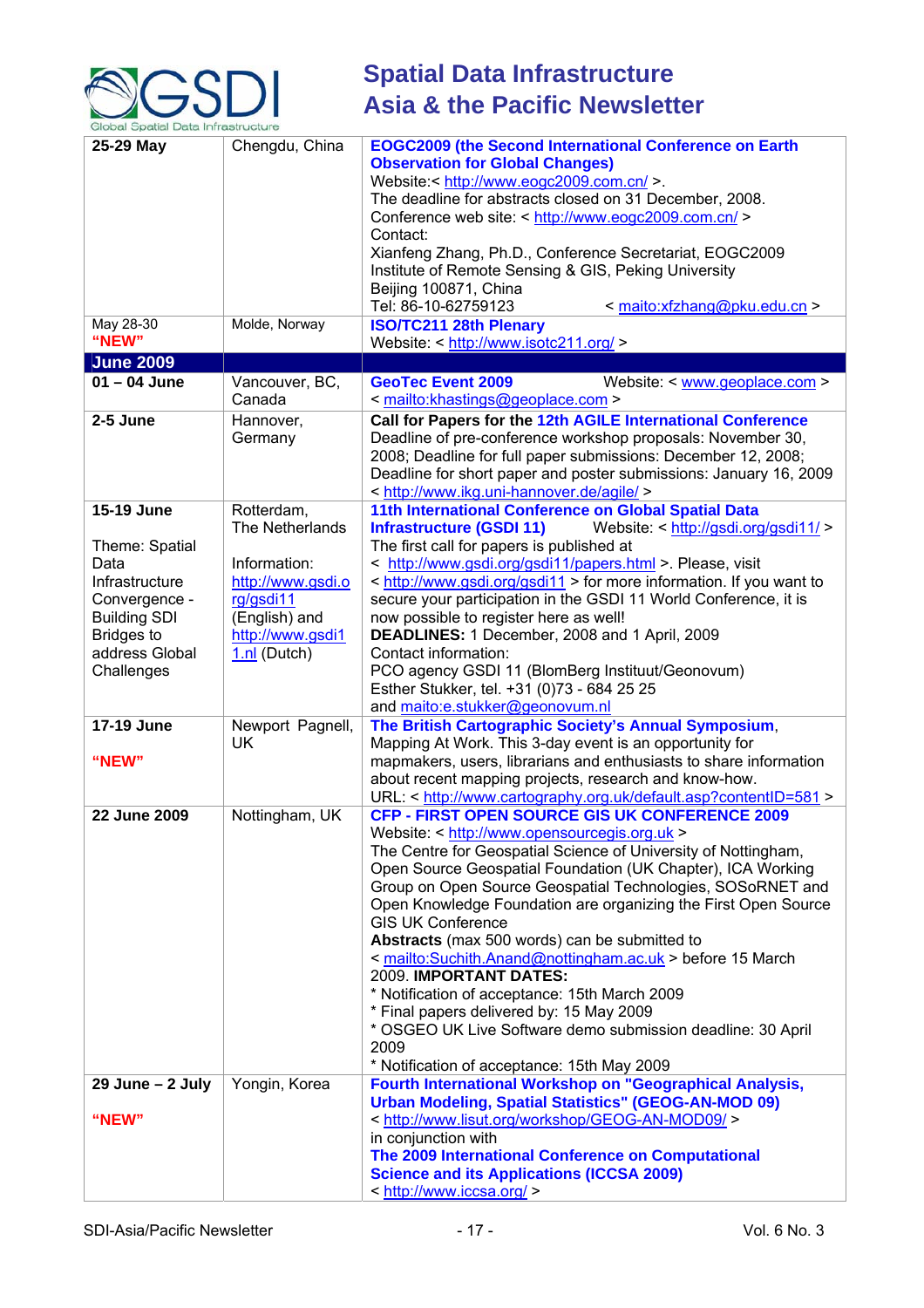

|                      |                     | June 29th to July 2rd, 2009                                                                                                                 |
|----------------------|---------------------|---------------------------------------------------------------------------------------------------------------------------------------------|
|                      |                     | Kyung Hee University-Global Campus, Yongin (Korea)                                                                                          |
|                      |                     | *Important dates                                                                                                                            |
|                      |                     | *16 February 2009: Deadline for full paper submission                                                                                       |
|                      |                     | *24 March 2009: Notification of acceptance<br>*12 April 2009: Deadline for Camera Ready Papers                                              |
|                      |                     | *June 29 - July 2, 2009: ICCSA 2009 Conference.                                                                                             |
| June 29-July 10      | Florence (Firenze), | Vespucci summer institute 2009: 7th Annual Summer Institute                                                                                 |
| "NEW"                | Italy               | on Geographic Information Science < http://www.vespucci.org/ >                                                                              |
| <b>July 2009</b>     |                     |                                                                                                                                             |
| 7-11 July            | Cape Town,          | 2009 IEEE International Geoscience & Remote Sensing                                                                                         |
|                      | South Africa        | <b>Symposium (IGARSS)</b><br>< http://www.igarss09.org >                                                                                    |
| 13-14 July           | Oxford, UK          | <b>GEOSENSOR NETWORKS 2009</b>                                                                                                              |
|                      |                     | Website: < http://www.comlab.ox.ac.uk/geosensornetworks/ >                                                                                  |
|                      |                     | Sponsored by: University of Oxford<br>Papers to be published by Springer                                                                    |
|                      |                     | <b>IMPORTANT DATES:</b>                                                                                                                     |
|                      |                     | Paper Submission: 3 April 2009                                                                                                              |
|                      |                     | Notification of Acceptance: 27 April 2009                                                                                                   |
|                      |                     | Camera Ready Papers Due: 5 May 2009                                                                                                         |
|                      |                     | Conference: 13-14 July 2009                                                                                                                 |
| 13-17 July           | San Diego, CA,      | 29 <sup>th</sup> ESRI International User Conference                                                                                         |
|                      | <b>USA</b>          | The deadline for abstract submissions has been extended to                                                                                  |
|                      |                     | November 14, 2008:                                                                                                                          |
|                      |                     | Abstracts can be submitted at < http://www.esri.com/ucpapers >                                                                              |
| 13-17 July           | Cairns, Australia   | 18th IMACS WORLD CONGRESS - MODSIM09                                                                                                        |
|                      |                     | International Congress on Modelling & Simulation                                                                                            |
| "NEW"                |                     | "Interfacing Modelling and Simulation with Mathematical and                                                                                 |
|                      |                     | <b>Computational Sciences"</b><br>< http://www.esri.com/events/uc/index.html >                                                              |
|                      |                     | Early Bird Registration closes Friday 13 March 2009                                                                                         |
|                      |                     | Submission and Acceptanbce od Abstracts has CLOSED                                                                                          |
|                      |                     | Final papers submitted Friday 13 March 2009                                                                                                 |
|                      |                     | Websites: < http://www.imacs-modsim-world-congress.org > and                                                                                |
|                      |                     | < http://www.mssanz.org.au/modsim09 >                                                                                                       |
| <b>July 27-31</b>    | Vancouver,          | GeoWeb2009                                                                                                                                  |
|                      | Canada              | GeoWeb 2009 organizers are currently seeking submissions for                                                                                |
| "NEW"                |                     | presentations and workshops at                                                                                                              |
|                      |                     | < http://geowebconference.org/papers-workshops >.                                                                                           |
|                      |                     | Details: All abstracts must 200 words and be submitted via the<br>online form at < http://geowebconference.org/papers-workshops >           |
|                      |                     | no later than February 27, 2009.                                                                                                            |
|                      |                     | For all questions regarding the submission of abstracts and                                                                                 |
|                      |                     | agendas please contact Julie Eckhart at mailto:jeckhart@gita.org.                                                                           |
|                      |                     | Complete information on the call for papers process and                                                                                     |
|                      |                     | conference may be obtained at http://www.geowebconference.org.                                                                              |
| <b>August 2009</b>   |                     |                                                                                                                                             |
| 4 - 7 August         | Bali - Indonesia    | 10th South East Asian Survey Congress (SEASC '09) Hosted by                                                                                 |
|                      |                     | Bakosurtanal (Indonesia's land information agency)                                                                                          |
|                      |                     | URL: < http://www.bakosurtanal.go.id/seasc2009/04/ >                                                                                        |
| 3-14 August          | Rio de Janeiro,     | <mailto:dkirana@bakosurtanal.go.id><br/><b>XXVII General Assembly of the International Astronomical</b></mailto:dkirana@bakosurtanal.go.id> |
|                      | <b>Brazil</b>       | <b>Union</b><br>< http://www.astronomy2009.com.br/ >                                                                                        |
| <b>August 12-14,</b> | Fairfax, Virginia,  | The 17th International Conference of Geoinformatics                                                                                         |
| 2009                 | USA                 | (Geoinformatics 2009) George Mason University,                                                                                              |
| "NEW"                |                     | URL: < http://www.geoinformatics2009.org/ >                                                                                                 |
| 27-8 August          | Bishnek,            | <b>GISCA '09 Conference (3rd Central Asia GIS)</b>                                                                                          |
|                      | Kyrgyzstan          | Call for Papers announced for GISCA'09 Conference                                                                                           |
|                      |                     | The Kyrgyz State University for Construction, Transportation and                                                                            |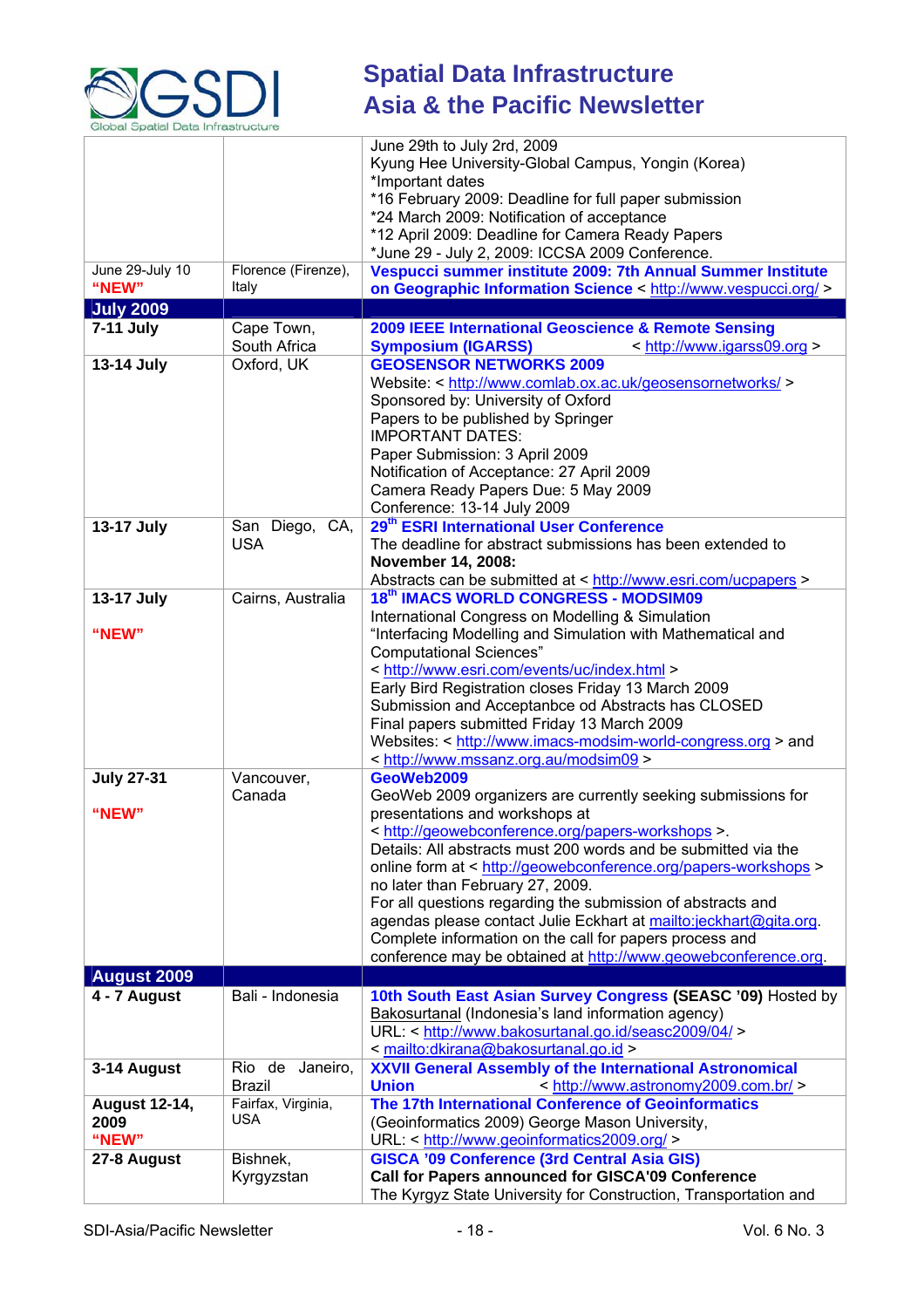

|                                           |                          | Architecture together with the Salzburg University Centre for<br>Geoinformatics have published a call for papers for the forthcoming<br>GISCA (GIS-in-Central-Asia) conference. The conference is being<br>organised on August 27-28, 2009 in Bishkek, Kyrgyzstan with a<br>focus on "GIScience for Environmental and Emergency<br>Management". The GISCA conference aims at building a regional<br>network of GIS experts to stimulate and enhance Geoinformatics<br>applications for the development of regional expertise and qualified<br>human resources.<br><b>Submission of contributions:</b><br>May 1 - Submission of abstracts (min 500 words)<br>June 1 - Notification of acceptance<br>July 1 - Camera-ready copy of full papers (see authoring instructions!)<br>Aug 1 - Registration for poster exhibit<br>Pre-conference events:<br>Aug 14-16 Joint ICA-UNIGIS summer school in Kashgar<br>Aug 17-23 ICA-led field trip Kashgar-Lhasa return<br>Aug 24-26 pre-conference summer school and various workshops in<br><b>Bishkek</b><br>Website: < http://www.aca-giscience.org > |
|-------------------------------------------|--------------------------|-----------------------------------------------------------------------------------------------------------------------------------------------------------------------------------------------------------------------------------------------------------------------------------------------------------------------------------------------------------------------------------------------------------------------------------------------------------------------------------------------------------------------------------------------------------------------------------------------------------------------------------------------------------------------------------------------------------------------------------------------------------------------------------------------------------------------------------------------------------------------------------------------------------------------------------------------------------------------------------------------------------------------------------------------------------------------------------------------|
| 28-9 August<br>"NEW"                      | Bangalore, India         | The iGeoMap 2009 conference on urban infrastructure and<br>geoinformatics. The Indian Institute of Science and GIS<br>Consultancy Sky Group are calling for paper submissions. The<br>conference will address urban infrastructure issues and GIS<br>practices.<br>Website:< http://www.igeomap.org/ >                                                                                                                                                                                                                                                                                                                                                                                                                                                                                                                                                                                                                                                                                                                                                                                        |
| <b>September</b>                          |                          |                                                                                                                                                                                                                                                                                                                                                                                                                                                                                                                                                                                                                                                                                                                                                                                                                                                                                                                                                                                                                                                                                               |
| 2009                                      |                          |                                                                                                                                                                                                                                                                                                                                                                                                                                                                                                                                                                                                                                                                                                                                                                                                                                                                                                                                                                                                                                                                                               |
| $9 - 12$<br><b>September</b><br>"UPDATED" | Beijing, China           | 6th International Symposium on Digital Earth<br>< maito:ISDE6@ceode.ac.cn ><br>Website:< http://www.isde6.orgk ><br>The deadline for abstract submissions for the 6th International<br>Symposium on Digital Earth (9-12 September, Beijing) has been<br>extended to 30 April                                                                                                                                                                                                                                                                                                                                                                                                                                                                                                                                                                                                                                                                                                                                                                                                                  |
| $14 - 16$                                 | Beijing                  | <b>Emergency Management Conference</b>                                                                                                                                                                                                                                                                                                                                                                                                                                                                                                                                                                                                                                                                                                                                                                                                                                                                                                                                                                                                                                                        |
| <b>September</b>                          |                          | The international conference on Geospatial Solutions for                                                                                                                                                                                                                                                                                                                                                                                                                                                                                                                                                                                                                                                                                                                                                                                                                                                                                                                                                                                                                                      |
| "NEW"                                     |                          | Emergency Management (GSEM 2009) is being held in<br>conjunction with the 50th anniversary of the Chinese Academy of<br>Surveying and Mapping. The organisers are calling for papers on<br>themes including data and image fusion, disaster management and<br>new sensors. The deadline for abstracts is 31 March.<br>WEBSITE: < http://www.gsem2009.org/ >                                                                                                                                                                                                                                                                                                                                                                                                                                                                                                                                                                                                                                                                                                                                   |
| $21 - 25$                                 | Venice, Italy            | <b>OceanObs '09</b>                                                                                                                                                                                                                                                                                                                                                                                                                                                                                                                                                                                                                                                                                                                                                                                                                                                                                                                                                                                                                                                                           |
| <b>September</b>                          |                          | Website: < http://oceanobs09.net/ >                                                                                                                                                                                                                                                                                                                                                                                                                                                                                                                                                                                                                                                                                                                                                                                                                                                                                                                                                                                                                                                           |
| October 2009                              |                          |                                                                                                                                                                                                                                                                                                                                                                                                                                                                                                                                                                                                                                                                                                                                                                                                                                                                                                                                                                                                                                                                                               |
| 5-7 October                               | Westminster,<br>Colorado | More information will be forthcoming but we ask you to "save the<br>date" for the Location Intelligence Conference 2009. We'll be at<br>the Westin Westminster Hotel in Westminster, Colorado, just<br>outside of Denver toward Boulder from Oct. 5-7                                                                                                                                                                                                                                                                                                                                                                                                                                                                                                                                                                                                                                                                                                                                                                                                                                         |
| 19-22 October                             | Hanoi, Vietnam           | < http://www.fig.net/vietnam/ ><br><b>7th FIG Regional Conference</b><br>awaiting Timeline for registration and submission of abstracts,<br>papers, and presentations<br>< http://www.fig.net/news/news 2008/vietnam july 2008.htm ><br>Electronic submission of papers by June 2009                                                                                                                                                                                                                                                                                                                                                                                                                                                                                                                                                                                                                                                                                                                                                                                                          |
| 26-29 October                             | Kampala Uganda           | <b>AFRICAGIS 2009; International Conference</b><br>Theme of the conference "GEO-SPATIAL INFORMATION<br>AND SUSTAINABLE DEVELOPMENT IN AFRICA; FACING<br><b>CHALLENGES OF GLOBAL CHANGE"</b><br>URL: < http://www.africagis2009.org/ >                                                                                                                                                                                                                                                                                                                                                                                                                                                                                                                                                                                                                                                                                                                                                                                                                                                         |